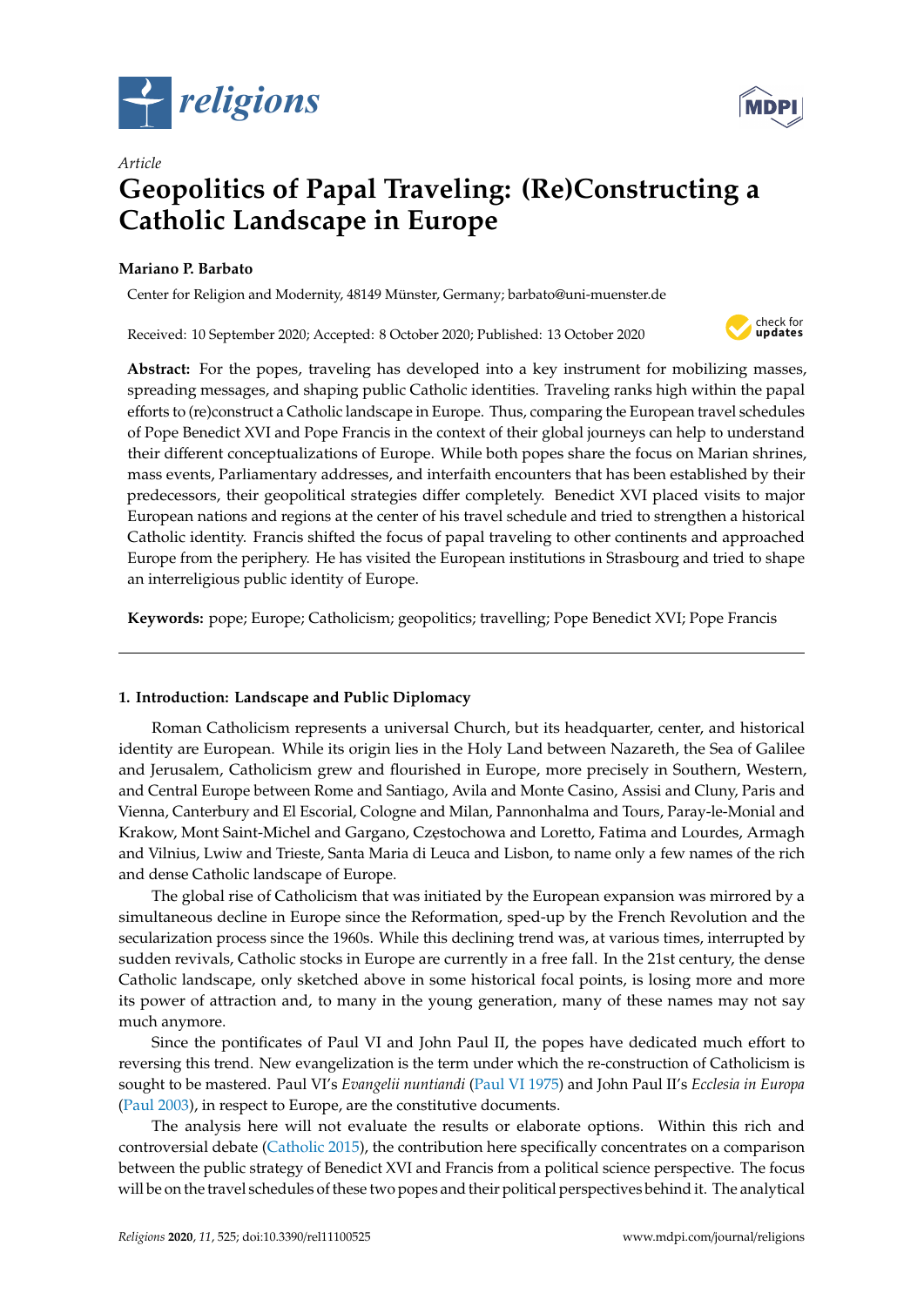focus is concentrated on a quantitative analysis of the journeys. A brief qualitative look at selected papal texts supports this analysis.

Papal journeys into the more or less Catholic landscapes of Europe and the wider world are the key to understanding the geopolitics of the popes. The argument is that, sufficient to the criteria of parsimony, on that slim data basis of papal travelling a rigorous argument can be made that sheds light onto a complex debate. While both popes focused on Europe, Benedict XVI's efforts were more concentrated on Europe and what could be called Europe's Catholic heartlands, while Francis efforts shifted to Asia, and within Europe to the periphery. The difference can be explained by the contrasting idea of a European public open for the project of re-construction: post-traditional European Catholics in the case of Benedict XVI, interreligious migrants in the case of Francis.

Geopolitics can be understood as a very specific historical concept of a foreign policy discourse that might return when a global or cosmopolitan approach to international relations is in decline [\(Guzzini](#page-16-2) [2012\)](#page-16-2). The pope, as the supreme head of the universal Church who is dubbed by some as "universal pastor" [\(Corkery and Worcester](#page-15-1) [2010\)](#page-15-1), does not fit into this narrow box of geopolitical thinking. The frequent link between geopolitics and the papacy [\(Agnew](#page-15-2) [2010;](#page-15-2) [Dubois](#page-15-3) [2007;](#page-15-3) [Fassin](#page-15-4) [2007;](#page-15-4) Kratochví[l and Hovorkov](#page-16-3)á [2017;](#page-16-3) [Luciani](#page-16-4) [2020;](#page-16-4) [Lynch](#page-16-5) [2019;](#page-16-5) [Spadaro](#page-16-6) [2018;](#page-16-6) [de Volder](#page-17-0) [2019\)](#page-17-0) hints rather at the necessity for the popes to take historical landscapes and their cultures seriously, particularly if they undergo massive change, and also from a universal and global perspective. Soft power and public diplomacy actors in general [\(Hayden](#page-16-7) [2012;](#page-16-7) [Nye](#page-16-8) [2004\)](#page-16-8) and the pope in particular [\(Byrnes](#page-15-5) [2017;](#page-15-5) [De Franco](#page-15-6) [2020;](#page-15-6) [Matlary](#page-16-9) [2001;](#page-16-9) [Sommeregger](#page-16-10) [2011;](#page-16-10) [Troy](#page-17-1) [2010\)](#page-17-1) engage with pivotal publics in a tailored, personalized way, which also has a spatial dimension of historical culture.

However, the popes do not speak to those publics alone. Popes are always heard and watched, at least potentially, by the whole world and the entire Church. The popes mind their words, gestures, and staging in respect to those they address directly and to others they reach indirectly. Popes are able to address national, transnational, regional and local publics, parliaments, assemblies, and associations of any kind and thereby contribute to their specific status towards the addressed counterpart but also to a wider public sphere. Thus, popes speak of inculturation, invite bishops from specific continents for a synod, or take a region, like the Amazonas, to make a very specific, but also very general argument about new evangelization [\(Francis](#page-16-11) [2020\)](#page-16-11). However, they will not explicitly sketch out a geopolitical masterplan or map their cultural heartlands, pivot regions, or strategic targets.

A functional and pragmatic approach to languages is the basic level on which popes structure their geopolitical communication. The focus is on the question who and how many speak what language when and how. While Latin is still the language of the Church, the lingua franca of the Vatican is Italian. Because popes no longer tend to come from Italy alone, they bring their specific language background with them to Rome. More important than this historical or personal impact are the language structures of institutional communication, ranging from the language desks in the Section of General Affairs of the Secretary of States of classical church diplomacy [\(Reese](#page-16-12) [1996\)](#page-16-12) to the language twitter channels of @pontifex of public diplomacy in the digital age [\(De Franco](#page-15-6) [2020;](#page-15-6) [Lö](#page-16-13)ffler [2018\)](#page-16-13). Continents and specific regions, including their diverse cultures, as the basic tenets of geopolitics, structure also papal perspectives, especially when it comes to travelling.

The basic argument, as put forward here, is that travelling is so important for understanding papal geopolitics and their attempts to re-construct a Catholic landscape, because it is a key instrument for the popes to bring public and classical diplomacy together by mobilizing and addressing a specific audience, but effectively also a wider public.

Europe, as it will be shown, is despite a deep transformation, still the top destination of papal travelling. This top rank on the list of Apostolic journeys indicates the importance of Europe for the papacy and the papal attempt to resist the ongoing secularization and pluralization process that might continue to change the already ploughed up European religious landscape. While the pivot Europe is also unchallenged for Pope Francis, the Argentinian pope, the focus within Europe has changed dramatically since the resignation of Benedict XVI. While Benedict XVI concentrated his journeys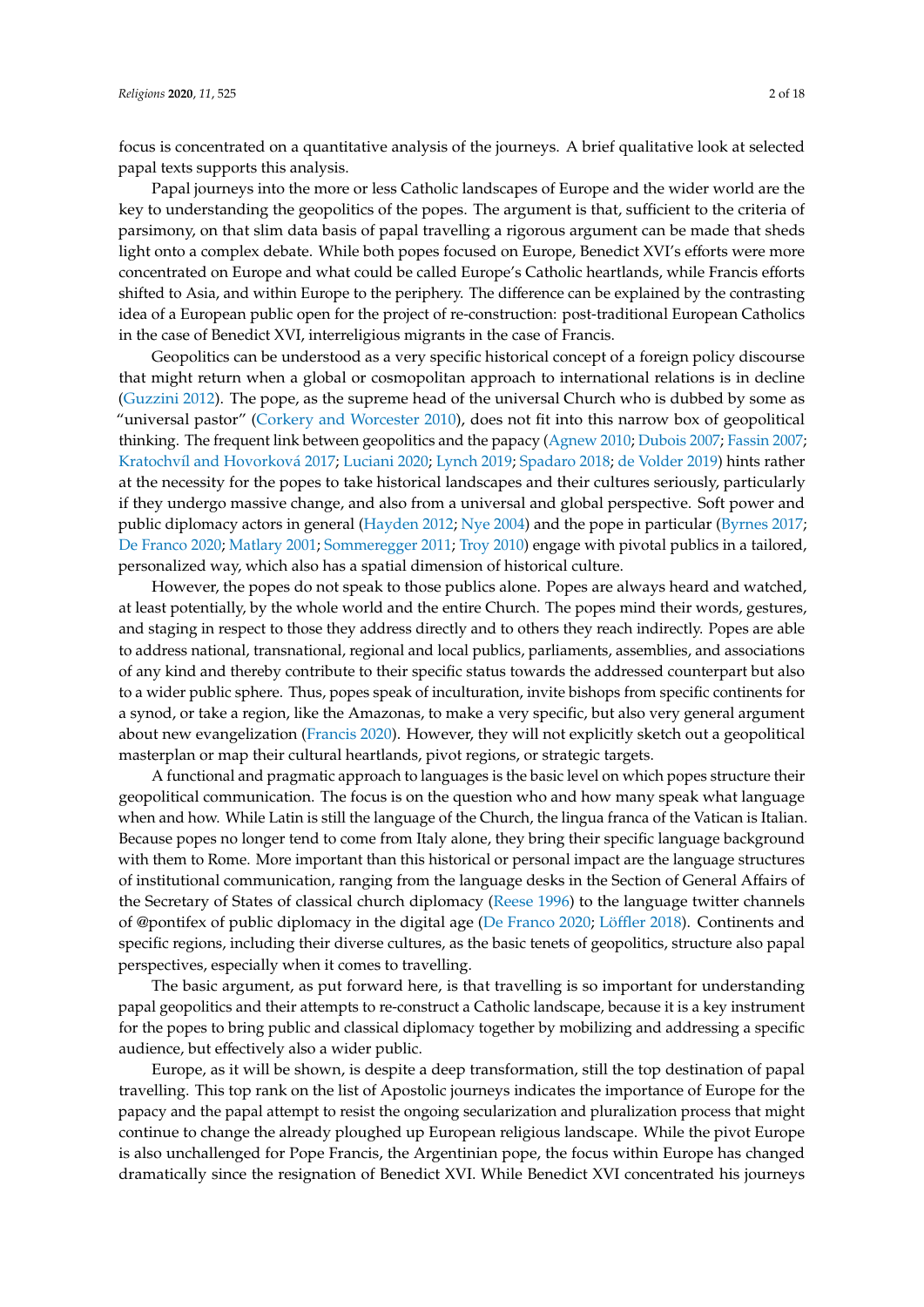in Catholic and European heartlands, Francis shifted his focus onto the interreligious periphery of the Balkans and the Caucasus. While Benedict XVI rooted the papal interpretation of the gospel deeply in the cultural soil of Europe, Francis stripped his message from everything that could be understood as cultural baggage that burdens the pilgrims on their ever-closer comradeship on the way to God. It reflects Francis' point of view on the deep transformation of Europe due to demographic decline and migration. Benedict XVI also understood migration as a sign of the time, but it seemed to be more optimistic about the potential of a Catholic revival in a postsecular European society [\(Habermas et al.](#page-16-14) [2006\)](#page-16-14).

A first section discusses the framework of papal geopolitics of travelling. Drawing on the concept of identity construction through pilgrimages in religious anthropology and nationalism studies [\(Anderson](#page-15-7) [2016;](#page-15-7) [V. Turner](#page-17-2) [2006;](#page-17-2) [V. W. Turner](#page-17-3) [1995;](#page-17-3) [Turner and Turner](#page-17-4) [2011\)](#page-17-4), the mechanism of identity construction through pilgrimage will be explained and applied to the papal approach to the Catholic landscape of Europe. This section explains why travelling is so important and what landscape is at stake in Europe.

A second section analyses the European approach of papal travelling in the two pontificates of Benedict XVI and Francis—until the beginning of the Corona crisis in 2020. Ordered in the chronology of their pontificates, a first step discusses Benedict XVI's and a second Francis' European approach. The analysis of the two popes highlights, in both cases, first their common and shifting interest in Europe in the context of their global travelling and then their differences in their mapping of what is important in the European landscape and who are the European publics they are interested in.

## **2. Geopolitics of Pilgrimage**

Modern international papal travelling started with Paul VI's pilgrimage to the Holy Land during the Second Vatican Council in 1964. The airplane revolutionized since the 1960s papal and political, but also the range of touristic travelling. In respect to the touristic boom of the 19th century by train an eminent church historian stated that "Protestants went on trains to the seaside, Catholics to light a candle in a holy place" [\(MacCulloch](#page-16-15) [2010,](#page-16-15) p. 820). That statement can be updated for the age of aviation: while politicians went on a plane to shake hands and tourists reached out for far destination seaside resorts, religious leaders and masses constructed via airplane global networks of pilgrimage. Some of these networks, like the one around the Muslim Haj to Mecca, had a huge political impact [\(Bianchi](#page-15-8) [2008\)](#page-15-8). The global communication and transportation nets provide the infrastructure for migration, commerce, and finance, but also for pilgrimages as global phenomena. The outdated story that a secular global network society faces local resistance that is based on religious identities [\(Castells](#page-15-9) [2010\)](#page-15-9) is in need of a considerable correction. Religion fuels globalization as much as trade and finance do. Transnational religious communities use the technical progress in communication and transport to keep in touch with home regions, but also to expand. Pilgrimage can be seen as a key concept for understanding the transformation processes of world society [\(Barbato](#page-15-10) [2013;](#page-15-10) [Coleman and](#page-15-11) [Eade](#page-15-11) [2018;](#page-15-11) [Olsen and Trono](#page-16-16) [2018;](#page-16-16) [Ron and Timothy](#page-16-17) [2019;](#page-16-17) [Timothy and Olsen](#page-17-5) [2006\)](#page-17-5).

Within this global trend, the popes understood to link their international travelling and appearance with the mass phenomenon of spiritual tourism and pilgrimage. Like politicians and religious leaders, popes travel to shake hands, negotiate ideas and interests, and deepen diplomatic ties and relations with secular and religious partners. Their rank within the diplomatic balance of power is based on their soft power ability to attract masses in public [\(Barbato](#page-15-12) [2016,](#page-15-12) [2020b\)](#page-15-13). This kind of internal and external identity formation works as a power mechanism of pilgrimage that will be discussed in this contribution.

Pilgrimage is an important feature of geopolitics, but it is not the only one. Petr Kratochvil and Jana Hovorkova have presented a sophisticated quantitative approach on how to study papal geopolitics through papal speeches. Based on the regular *Urbi et Orbi* addresses at Easter Sunday, they focus on the mental map of papal speeches in comparing Benedict XVI with Francis (in the case of Francis until Easter 2015). Africa and the Holy Land are focal points of the mental maps of both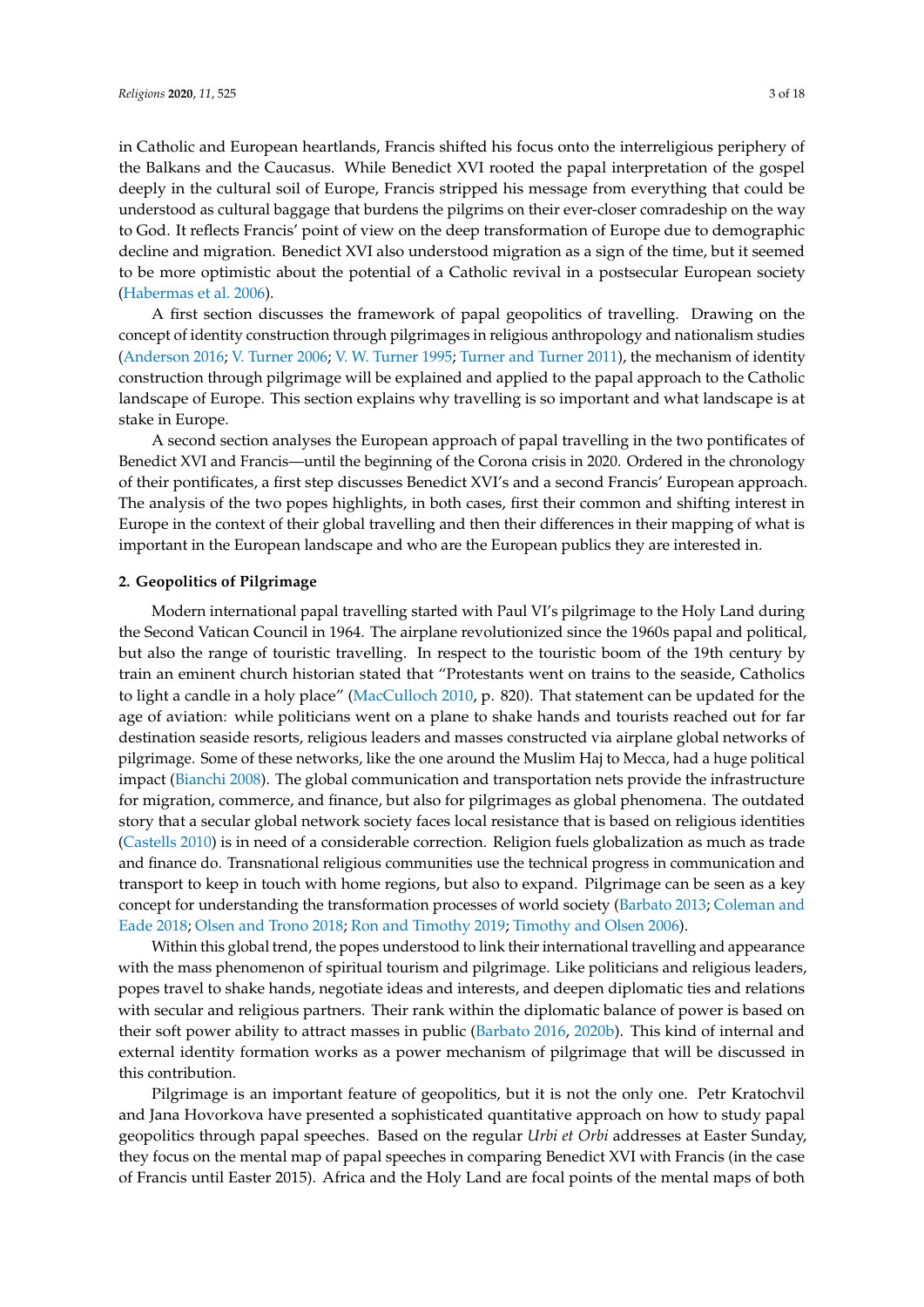popes (Kratochví[l and Hovorkov](#page-16-3)á [2017\)](#page-16-3). However, a look at papal travelling shows a different picture. The Holy Land and its neighborhood are key destinations. However, the Holy Land is only visited once by each pope. Africa, in contrast, ranks low on the travel schedule. Thus, the mental map of *Urbi et Orbi* can be read as an attempt to balance and pay tribute to regions which are easier to talk about than to travel to. A qualitative extension of papal speeches revealed that Asia, in particular China, ranks high on Benedict XVI's agenda [\(Dubois](#page-15-3) [2007;](#page-15-3) [Friedrichs](#page-16-18) [2020\)](#page-16-18). This, again, cannot be detected by the focus on quantitative analysis of addresses or journeys. The focus of pilgrimage does not deliver the whole picture, but it brings an important part of it to the fore. To understand the geopolitics of papal travelling in Europe, at least a brief look on the historical Catholic landscape of Europe, but also on Europe as part of the global papal picture of world and Church, is necessary to structure the analysis of the papal journeys with geographical categories and frame the design of the research agenda. Together with the conceptualization of the power mechanism of pilgrimage, the overview of the European landscape provides the theoretical and historical background for the analysis of papal travelling in the cases of Benedict XVI and Francis in Europe.

#### *2.1. The Power Mechanism of Pilgrimage*

The power of the pope, as an institutional religious and political actor, rests on the ability to combine societal and political forces in order to promote his ideas and interests. Arnold Wolfer's classical approach of milieu and possession goals [\(Wolfers](#page-17-6) [1965,](#page-17-6) pp. 67–80) have been applied [\(Ryall](#page-16-19) [1998;](#page-16-19) [Troy](#page-17-7) [2018\)](#page-17-7) in order to conceptualize papal ideas and interests within a foreign policy discourse. Wolfers defined "milieu goals" as aims focused on the "shape of the environment in which the nation operates" [\(Wolfers](#page-17-6) [1965,](#page-17-6) pp. 73–74) and Joseph Nye understood a persuasive kind of power that he termed "soft power" as particularly suitable to achieve milieu goals [\(Nye](#page-16-8) [2004,](#page-16-8) pp. 16–17). Nye himself [\(Nye](#page-16-8) [2004,](#page-16-8) pp. 9, 94) and others [\(Byrnes](#page-15-5) [2017;](#page-15-5) [Crespo and Gregory](#page-15-14) [2020;](#page-15-14) [Sommeregger](#page-16-10) [2011;](#page-16-10) [Troy](#page-17-1) [2010\)](#page-17-1) understood the moral authority of the popes also as soft power. Nye is not shy to underpin that also soft power actors' prestige can gain if they are able to display hard power, too [\(Nye](#page-16-8) [2004,](#page-16-8) p. 26).

Population is a key factor, even in neorealists approaches of hard power, as it constitutes a latent power [\(Mearsheimer](#page-16-20) [2014,](#page-16-20) pp. 55–67). The pope has with 1.3 billion Catholics a large latent power. These are the famous legions of the pope Churchill was aware of when Stalin mocked about the pope. Churchill's remark that these legions are not always visible on parade is certainly true. However, sometimes they become visible on parade when papal pilgrims come to Rome to see the pope or the pope travels in order to show himself to the people. Papal pilgrimage is an exercise in soft power, but it is backed by the latent hard power of supportive masses [\(Barbato](#page-15-12) [2016\)](#page-15-12).

Such an understanding is based on Benedict Anderson's argument concerning the impact of identity formation through pilgrimage, which he develops for his interest in nationalism [\(Anderson](#page-15-7) [2016,](#page-15-7) p. 114). Any kind of external power display has to be based on an internal and integrative soft power that constitutes as common identity. Based on the insights of the anthropological studies of Victor Turner on pilgrimage [\(V. Turner](#page-17-2) [2006;](#page-17-2) [V. W. Turner](#page-17-3) [1995;](#page-17-3) [Turner and Turner](#page-17-4) [2011\)](#page-17-4), Anderson understands pilgrimage as an experience that creates communities. When people from distant communities, different tongues and heterogeneous backgrounds meet at a shrine with people they can hardly talk to, the common experience of the religious ritual constitutes the new community: "The Berber encountering the Malay before the Kaaba must, as it were, ask himself: 'Why is this man doing what I am doing, uttering the same words that I am uttering, even though we cannot talk to one another' There is only one answer, once one has learnt it: 'Because we . . . are Muslims'" [\(Anderson](#page-15-7) [2016,](#page-15-7) p. 54). The papal pilgrims make this experience of community every time they watch and hear the pope—most of the international pilgrims do not understand his Italian words—at St. Peter's Square. The World Youth Days or other Catholic rallies, like Eucharistic Congresses, and World Family Meetings where the travelling popes can encounter masses in varying places world-wide have a similar function. Of particular interest for papal visits are shrines that have as such an appeal for pilgrims. Marian shrines,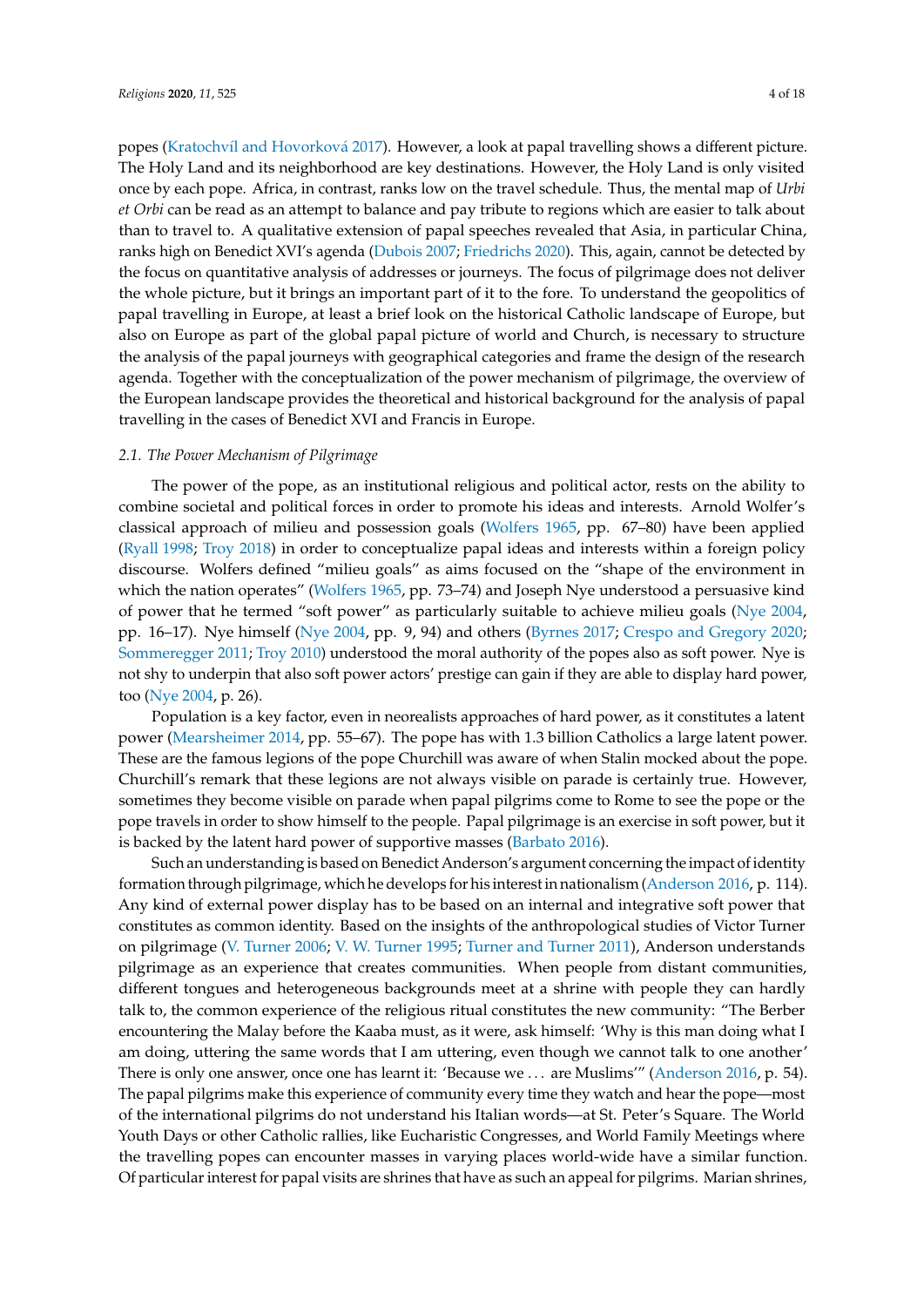like Guadalupe, Lourdes, or Fatima, are of particular value for the popes. If pilgrims attend the papal traveler in their home country, they might get a translation of his word and meet no other nationals than their fellow citizens, but they experience a belonging beyond, sometimes in contrast to their nation and their secular or non-Catholic environment.

These interpersonal experiences also have a public and a political dimension. Anderson stresses also the aspect of statecraft which emerges from these personal encounters, experiences and imaginations: "It is not simply that in the minds of Christians, Muslims or Hindus the cities of Rome, Mecca, or Benares were the centres of sacred geographies, but that their centrality was experienced and 'realized' (in the stagecraft sense) by the constant flow of pilgrims moving towards them from remote and otherwise unrelated localities. Indeed, in some sense, the outer limits of the old religious communities of the imagination were determined by which pilgrimages people made" [\(Anderson](#page-15-7) [2016,](#page-15-7) p. 56). This power of pilgrimages to shape geopolitical realities is at the heart of the geopolitical agenda of papal travelling.

Anderson is also instructive to understand how the mass movements of pilgrimage can be used for soft power achievements of an elite, in the case here the popes and his clergy. Anderson highlights the fact that the pilgrim community is not a spontaneous crowd, but that it is held together and supported in their experiences and imaginations by a deliberate elite: "There was, to be sure, always a double aspect to the choreography of the great religious pilgrimage: a vast horde of illiterate vernacular-speakers provided the dense, physical reality of the ceremonial passage; while a small segment of literate bilingual adepts drawn from each vernacular community performed the unifying rites, interpreting to their respective following the meaning of their collective motion" [\(Anderson](#page-15-7) [2016,](#page-15-7) p. 54). There is no need to reduce this mechanism to an illiterate mass; it works equally with well-educated modern men and women. The only religious community that established a hierarchical structured elite that spans the globe and brings it back to one center is the Catholic Church and the papacy. No other religious community has a hierarchical elite that can act in this way like the Catholic clergy can.

Based on a working internal power mechanism of pilgrimage, the popes are able to reinforce the Catholic identity and the loyalty to pope, Church, and faith of those who attend their public appearances. In addition, a powerful display of internal soft power can also constitute an external soft power appeal to bystanders. A latent power became visible, as papal pilgrims are not just Catholic numbers in statistics, but mobilized forces in support of the pope and of the Catholic cause. One of the most powerful effects happened during the first visit of John Paul II in Poland when the people realized that Catholicism, and not communism, was the strongest social bond of their nation [\(Bösch](#page-15-15) [2020\)](#page-15-15).

The Polish experience was an extraordinary case but the interplay of soft and hard power during state visits is an important general feature of the travelling pope. While always having to maintain the delicate balance between his religious and his political role, the pope can try to achieve his goals either by deepening diplomatic ties with the government of the country he is visiting or, particularly in cases when a government is not happy to host the pope, by addressing the society. In most cases, the pope will not choose between one of the extremes but combine classical diplomacy and public diplomacy. In any case, the support of the mobilized masses during the visit and the general support of the papal claim as a public and diplomatic actor help to reinforce Catholic identity in the specifically addressed public. It can also have an effect on a wider friendly or hostile public and is so able to project internal and external soft power. Often, popes do not aim at a monolithically Catholic public and their Catholic identity construction. A papal strategy of travelling addresses a pluralist and interfaith public, in which the popes try to achieve a powerful middle ground for Catholicism and encourage the Catholic flock not to rally only around the flag but to engage in an encounter with a wider public as the popes do themselves. Thus, the geopolitics of travelling popes aims not necessarily on a re-conquest of Catholic soil, but has a flexible and broader agenda of Catholic milieu goals.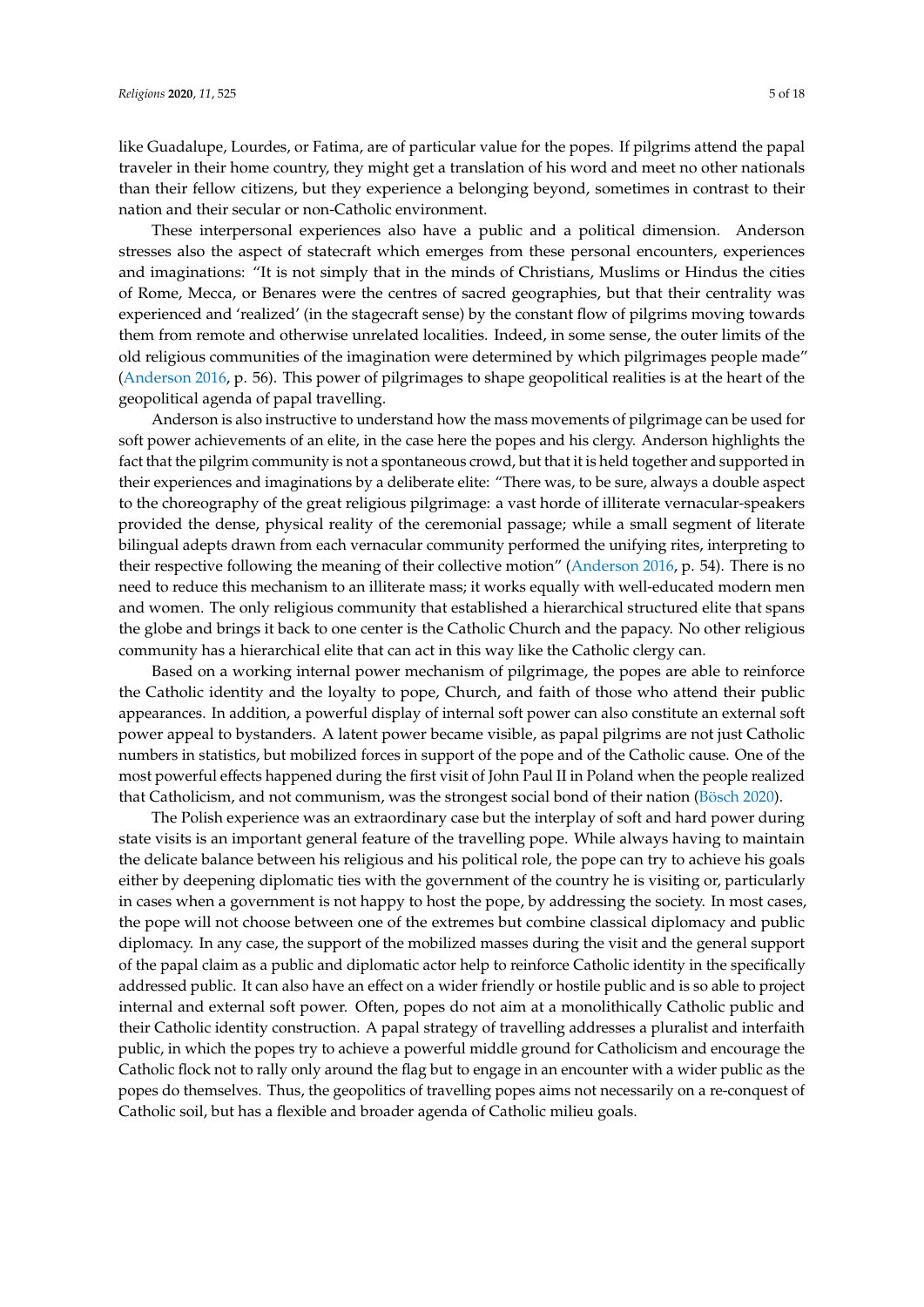### *2.2. Geopolitics of Catholic Europe*

Papal geopolitics have a strong and deep historical dimension in Europe, in a global as well as in a European perspective. The Roman popes are heirs of the Apostle Peter, but also of the Roman Empire. For both reasons, papal power has a Mediterranean center, based in Rome, and looking toward Jerusalem. While the moral authority of the popes is no longer invested to call for crusades to liberate the Holy Land, as the Medieval papacy did [\(Hall](#page-16-21) [1997\)](#page-16-21), the Middle East is still of high importance for the papal traveler [\(Barbato](#page-15-16) [2020c,](#page-15-16) [2020d\)](#page-15-17). As an expansive power, the missionary papacy participated in the European expansion, colonialism, and imperialism. It took the papacy until Benedict's XV hallmark document *Maximum illud* in 1919 [\(Benedict XV](#page-15-18) [1919\)](#page-15-18) to liberate the Catholic mission from the imperialist dominance of the European states. This had a major impact and allowed for the survival and flourishing of the Catholic Church and the global outreach of the papacy during and after the decolonization process in the Global South. The Catholic Church has become a genuinely universal Church that is shifting its population center steadily southwards. However, the center is still in Rome, on the Italian peninsula, on the European shelf of the Mediterranean Sea. The global perspective of the papacy is established and it is most likely to move the future geopolitical outlook of the papacy even further towards a pluralist view of the world—Pope Francis likes to talk about the world as a polyhedron in contrast to a sphere focused on a center [\(Francis](#page-15-19) [2013,](#page-15-19) para. 236). However, the Vatican residence at the Tomb of the Apostle Peter will also continue to have an impact on the papal point of world view, but, in particular, on the importance the popes ascribe to Europe, with a Mediterranean bias towards the Middle East. Hence, embedded in a global perspective, Europe ranks high on the mental map of the papacy, not only as a historical remnant or memory, but as a current and future reality of a geopolitical concern. However, the shadows of the past continue to structure the Catholic landscape of Europe.

Historically, the Roman papacy is the heir of West Rome. It was, at the latest, the East-West Schism of 1054 that reduced the papacy to a West European power that only has weak influence on the Christian culture of Eastern Europe, eastwards to a line from Vilnius to Lwiw, and South East Europe or the Balkans, south eastwards to a line from Zagreb to Cluj. In these regions, Catholics constitute a tiny minority, despite the Venetian or Austrian dominance during some periods in history. Catholicism plays almost no role in the Caucasus. The papal way to the North was supported by Hiberno-Scottish and later Anglo-Saxon mission and by the Frankish alliance with the pope. The Anglican split from the pope and the Reformation pushed Roman Catholicism out of Northern Europe. While the Age of Enlightenment and the French Revolution meant a further blow to Catholic Europe, which destroyed through the impact on Italian nationalism even the Papal States and lead to the fierce persecution of Catholics during the Spanish Civil War, the papal impact was less affected. The local and national structure of episcopal or monastical power came down with the ancient regime while the popes had the ability to mobilize masses and hold and gain ground in the power vacuum left by revolutionary turmoil. These historical backgrounds still structure the realities of the papal map and its itineraries in Europe [\(Brown](#page-15-20) [2013;](#page-15-20) [Carroll and Carroll](#page-15-21) [2013;](#page-15-21) [Greengrass](#page-16-22) [2015\)](#page-16-22).

Towards the East, South East, but also the North, an interreligious and ecumenical encounter is key. While the North is dominated by the Reformation, in the East the counterpart is Orthodox Christianity. In the Balkans and in the Caucasus, the landscape is diverse and includes Islam as a dominant factor that links this geopolitical area, including Turkey, to the Middle East, and its important historical landscape for Catholicism. The old Catholic strongholds in the South and in the center of Europe are secularized or secularizing areas, even in the outposts Ireland and Poland, which constructed their national identities also as Catholic due to their non-Catholic, but imperialist and expansionist neighbors. However, a pope hoping for the new evangelization of the old Catholic nations will focus his journeys on the old centers and nations with a Catholic past from Spain to France and the heirs of the Roman Empire, Germany, particularly the South and the West, and Austria and the former parts of the Habsburgs Empire. Popes who do not believe in a recovery of the old Christendom that is based on the Catholic culture of Europe might be more interested in encountering the peripheral, pluralist,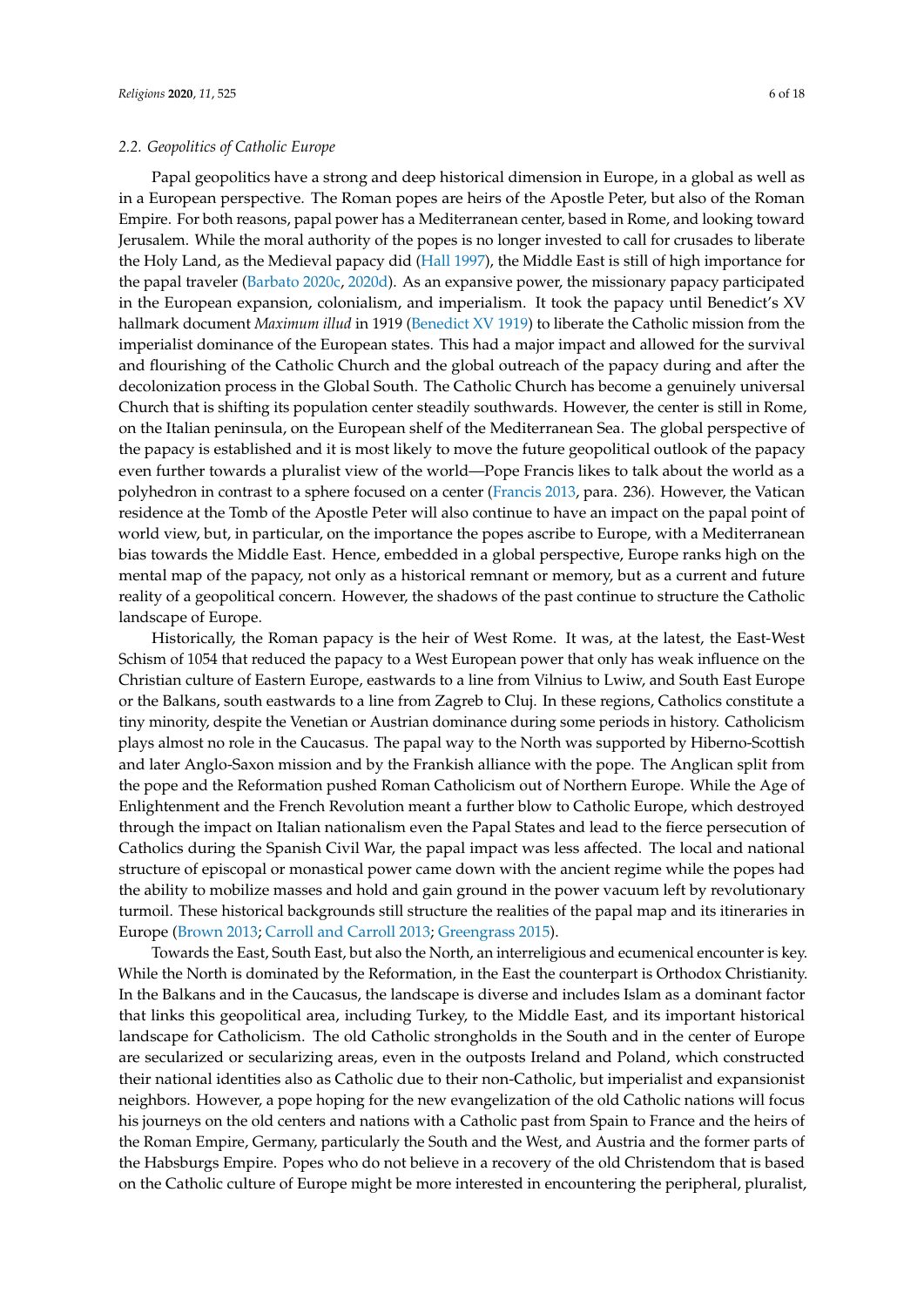and interreligious areas. As we will see, Benedict XVI's journeys stand for the first, Francis' for the second geopolitical approach to Europe's Catholic landscape.

#### **3. Papal Travelling**

When the Papal States finally collapsed under the onslaught of the emerging Italian nation state and Rome fell in 1870, touristic travelling to Italy was about to boom as a mass phenomenon. In the decades to come, the traditional *Grand Tour* transformed and increased into a leisure activity that manifested itself in the *Grand Hotels* of the Belle Epoque. Within these developments, the pilgrimage in support of the self-declared papal "prisoner in the Vatican" also boomed. During the pontificate of Pius IX and Leo XIII, the modern mass pilgrimage to Rome was established.

Again, within a transition of global tourism, the popes became themselves pilgrims. John XXIII made the first papal pilgrimage after the end of the Papal States in 1870 within Italian territory to Assisi and Loretto in 1962 at the occasion of the opening of the Second Vatican Council. Paul VI made the first international pilgrimage to the Holy Land at the occasion of the continuation of the Second Vatican Council in 1964. At home in Rome, he was also the pope who turned the papal audiences in a general mass event. The audience hall next to St. Peter, which he built to continue the ritual also during winter time and under poor weather conditions, now bears his name. He has to be credited as the master mind who modernized the papal scheme of mass mobilization that had been invented by Pio IX and Leo XIII.

In the same year of his initial pilgrimage to the Holy Land in 1964, Paul VI made an Apostolic journey to the Eucharistic World Congress in India. Attending a mass event allowed the popes to also expect in countries with Catholic minorities a mutual boosting effect of mobilization. Also based on the success of mass mobilization beyond Catholic majority countries, Paul VI was able to speak to the U.N. General Assembly in New York in 1965. In 1967, he made a pilgrimage to Fatima in Portugal. Marian shrines became a key destination for travelling popes. In the same year he went to Turkey in particular for an ecumenical meeting with the Orthodox patriarch, whom he had met already in Jerusalem, and other interreligious encounters, but also for a pilgrimage to a historical landscape of Catholic tradition in Ephesus and Smyrna. In 1968, he came to Bogota in Colombia to visit the dominantly Catholic Latin America but also to underpin his encyclical letter *Populorum Progressio*, which addressed the post-colonial world of developing countries and offered the answer of Catholic social doctrine to the modernization schemes of the era. His journey to Geneva in the same year was a diplomatic visit to celebrate the 50th anniversary of the International Labour Organization, which had its headquarter there. It became also an ecumenical encounter with the Ecumenical Council of Churches, which is now the World Council of Churches. In 1969, the pope made a journey to Africa and visited Uganda. At his final trip, he reached East Asia, Oceania, and Australia, with stop-overs in Iran (then still ruled by the Sha) and Pakistan. The most important destination was Manila, Philippines, the most Catholic country in Asia, but the pope could also make the point that he toured the world. Paul VI has been dubbed the first modern pope, which underestimates the performance of his predecessors. But it is certainly appropriate to name him the first global pope as he visited all continents.

Paul VI was a less frequent traveler in Italy where he visited only the National Eucharistic Congress in Pisa in 1965 and the Marian shrine of Bonaria in Sardinia in 1970. Until his death in 1975, he made no more journeys. This was not an option for Benedict XVI. When he felt unease to make a transatlantic flight to the World Youth Day scheduled for Rio de Janeiro, Brazil in 2013, he resigned. Of course, the papal resignation is a complex issue and a combination of different reasons may have played a role. However, Benedict XVI himself answered in the long interview with Peter Seewald that he made the decision in the context of the papal travelling schedule and in the perspective of World Youth Day in Rio de Janeiro after his doctor told him that he should not cross the Atlantic again [\(Benedict XVI](#page-15-22) [2016,](#page-15-22) p. 40). Papal travelling had turned from a papal option into a papal necessity. The pontificate of John Paul II made the difference as he turned papal travelling into a papal duty. In 104 journeys he visited 127 countries. Thus, it can be said that while Paul VI was the inventor of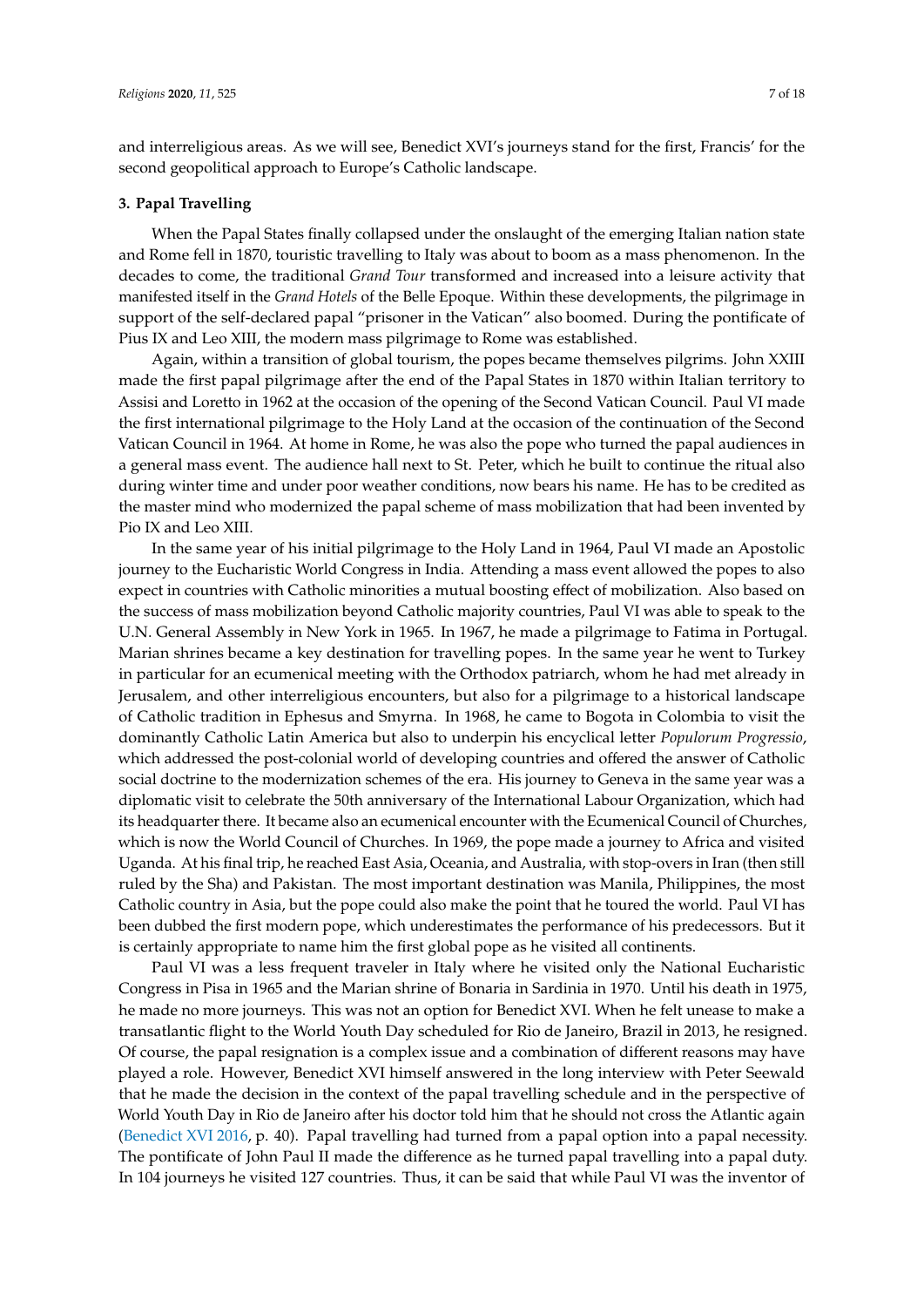papal travelling, John Paul II brought papal travelling to perfection. He also frequently toured Italy. The frequency of papal travelling also rose remarkably. The itinerary of Paul VI outlined already a global strategy for papal travelling. The seminal figure of John Paul II and his impact on papal travelling cannot be overestimated (Zajączkowski [2020\)](#page-17-8). Here, within the context of Benedict XVI's and Francis' travelling, only a very limited look is possible. The overall strategy of John Paul II kept the universal perspective of Paul VI. However, there was also a specific focus that can be detected by looking at the countries that have been visited most. The Cold War and the support for the Solidarity movement in his home country Poland ranked high. The Cold War objective brought him also to Latin America in order to reject the Marxist interpretation of the liberation theology and to the United States. Western Europe was also significant in preventing the liberal version of secularization. Looking back, particularly with regard to the visit in the Netherlands, this objective was not met.

Benedict XVI's heartland strategy can be understood as an attempt to focus on the declining Catholic landscape in Europe. Francis dramatically altered the approach with his focus on the periphery. The in-depth analysis of the journeys of Benedict XVI and Francis (until the corona crisis in 2020) shows the details of the continuities but also a sea change adaptation.

Like their predecessor, Benedict XVI and Francis also frequently toured Italy. In order to avoid an imbalance, only international travelling beyond Italy is included in the analysis of both pontificates. All of the dates concerning papal pilgrimage here and in the following analysis are taken from the homepage of the Holy See: [www.vatican.va.](www.vatican.va) A quantitative analysis of the visits visualized with *Voyant tools* shows in a first step the still dominant, but shrinking, European focus within the global papal travelling. In a second step, it can also show the shifts within Europe from the heartland to the periphery. A third qualitative step hints at one possible explanation: While Benedict XVI believed in a possible return of former Catholics and engaged himself in the intellectual debates with secular agnostics about a postsecular society, Francis's analysis is based on the demographic decline of the population in the center and trusts in the masses of migrants from the periphery and an emerging interreligious landscape of Europe.

# *3.1. Pope Benedict XVI: Catholic Heartlands*

Benedict XVI continued John Paul II's global tour as a papal pilgrim and resigned when he was no longer able to do so [\(Benedict XVI](#page-15-22) [2016,](#page-15-22) p. 40). Thus, travelling was, without doubt, a key instrument of his pontificate. From a geopolitical perspective of his travelling, a specific focus can be detected. Europe and the Middle East constituted the epicenter of Benedict XVI's travel schedule. It stands for the traditional heartland of Catholicism. A closer look also shows a very specific pattern within these regions:

Biblical Levant and its neighborhood and Western, Southern, and Central Europe, Orient, and Occident were the key destinations of Benedict XVI's pontificate. The Biblical Levante comprises the Holy Land (Israel, Palestine, Jordan) and Lebanon. Its relevant neighborhood constitutes the bridge to Europe, the Aegean Sea including Malta, or the way St. Paul took to bring the Gospel to Europe. Western and Southern Europe consists in the papal travel schedule of the Iberian Peninsula and the major powers UK and France. Central Europe is Germany, including his own home region Bavaria, and countries that belonged to the old Habsburg Empire, including Poland, more precisely Silesia, the home of John Paul II, the Czech Republic, Austria, and Croatia.

Based on a quantitative analysis of the global travel list of his pontificate, it can be shown that Europe stands in the center of the pontificate of Benedict XVI. The Holy Land and Middle East have a particular place in the papal geography. For that reason, the Middle East is not split up into Africa and Asia but integrated as a region of its own. The first quantitative analysis counts each country and continent or region for each visit. One visit that included two countries and one continent or region scores one for the continent or region and one for each country. Within this logic, Australia has to be counted twice and appears, hence, larger in the graphic than on the travel schedule.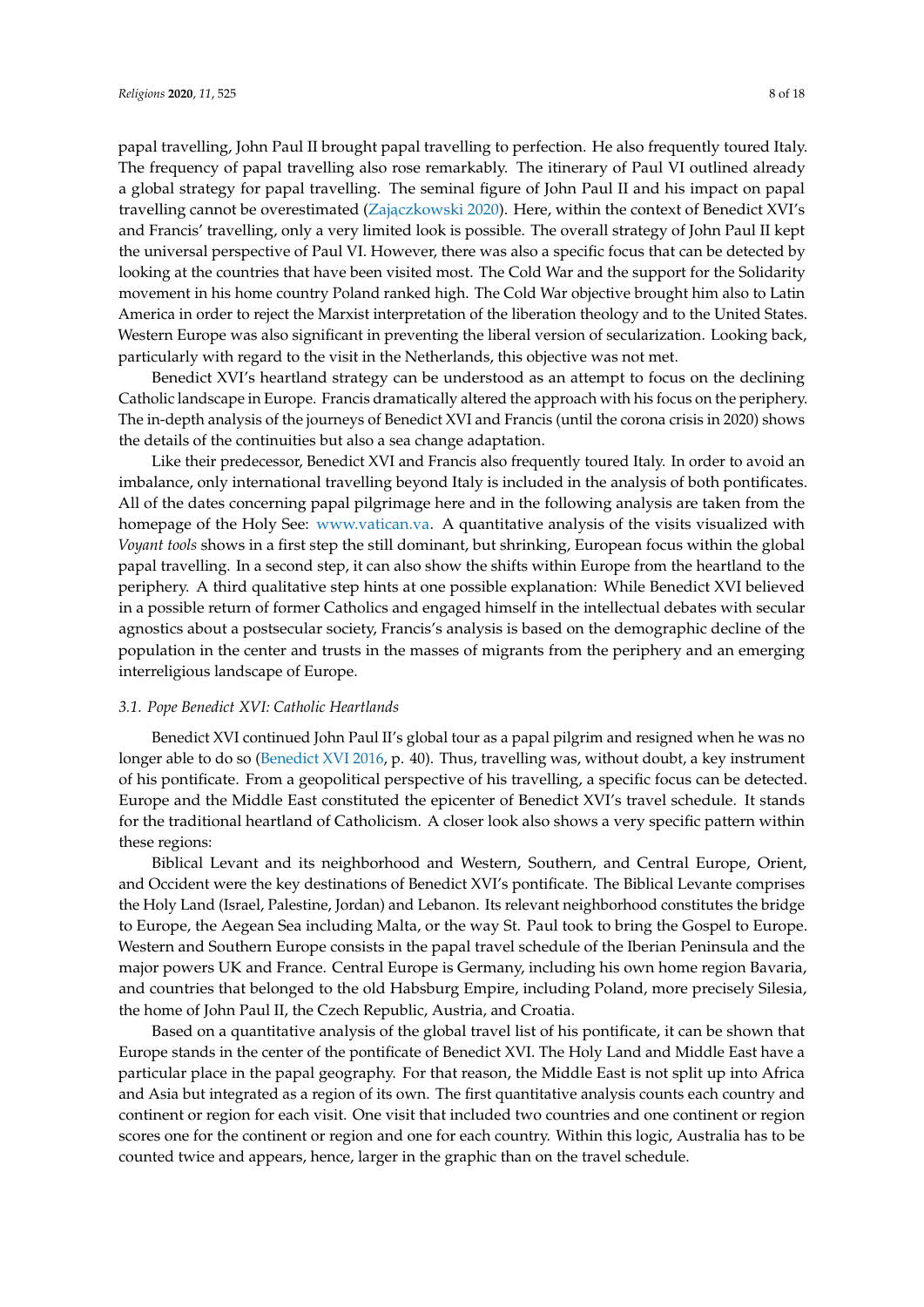The *Voyant tools* allow for a visual overview of the result. The higher the score per country, continent, and region, the large appears the name of the country, continent, and region in the Figure. Figure [1](#page-8-0) shows a clear result. Europe appears in the largest letters. The Middle East is also of high importance. Germany and Spain are particular intensively visited countries.

<span id="page-8-0"></span>

**Figure 1.** Global Journeys by Benedict XVI (own figure, copyright by the author). **Figure 1.** Global Journeys by Benedict XVI (own figure, copyright by the author).

Benedict XVI visited 24 countries. Sixteen countries, two-thirds of the total schedule, were in Europe or the Middle East. 11 countries, almost half of the total schedule, were European. Before we Europe or the Middle East. 11 countries, almost half of the total schedule, were European. Before we concentrate on Europe, a brief sketch on the global context seems to be in order to understand the relevance of Europe in the global papal perspective of geopolitics. Benedict XVI visited 24 countries. Sixteen countries, two-thirds of the total schedule, were in relevance of Europe in the global papal perspective of geopolitics.

The ecumenical dialogue with the Orthodoxy and the interreligious dialogue with Judaism and The ecumenical dialogue with the Orthodoxy and the interreligious dialogue with Judaism and Islam stood in the center of the journey to the Orient. The contested Regensburg Lecture during his in Bavaria, which challenged not only the domination of Islam in the Orient, but also the hegemony hegemony of secular enlightenment in the Occident, could be seen as the most programmatic address during his travels. Despite the criticism and riots due to a critical quote concerning the contribution of the Prophet, his following journey to Turkey was a success. Success or failure are defined here and throughout the analysis only in respect to short-term reactions of media, masses, and crucial and throughout the analysis only in respect to short-term reactions of media, masses, and crucial representatives of elites. During his last journey, which brought him to Lebanon in order to present the post-synodal exhortation *Medio in Oriente*, he praised the Arab Spring and pled strongly for an interreligious community in the Middle East. Benedict XVI became the first pope who visited the Dome of Rock in Jerusalem. A particularly important task for a pope, especially a pope from Germany, was the dialogue with Judaism. Auschwitz and Yad Vashem were the two critical moments of his journeys in this respect. Islam stood in the center of the journey to the Orient. The contested Regensburg Lecture during his visit of secular enlightenment in the Occident, could be seen as the most programmatic address he gave

America ranked second after the Middle East. America could be understood as a kind of America ranked second after the Middle East. America could be understood as a kind of extension of the European heartland of Catholicism. Benedict XVI celebrated his 81st birthday the day he was welcomed by President George W. Bush at the White House. During that journey, he also addressed<br>weblast at the White House Weblast at the White House. During that journey, he also addressed the General Assembly of the United Nations in New York. Benedict XVI visited Brazil at the occasion<br>the United Nations in New York. Benedict XVI visited Brazil at the occasion of the VI CELAM assembly at Aparecida. At the major South American Marian shrine, he defended<br>at a cluster in the major she will be a cluster of the major she will be a cluster of the major she will be a c the Christian mission during the colonial era. He made also a visit to Cuba and Mexico, but left out Mexico City, and the Virgen de Guadelupe, a major hub for John Paul II's travel diplomacy.<br>  $\Gamma$ 

 $\frac{D}{2}$ The African journeys were focused on synods of bishops and also included mass gathering at<br>Newlocal ch  $T$  and  $T$  includes  $T$  and also included mass gathering at  $T$  and also included mass  $q$ Benedict XVI visited three African countries on two journeys: Cameroon, Angola, and Benin. Marian Shrines.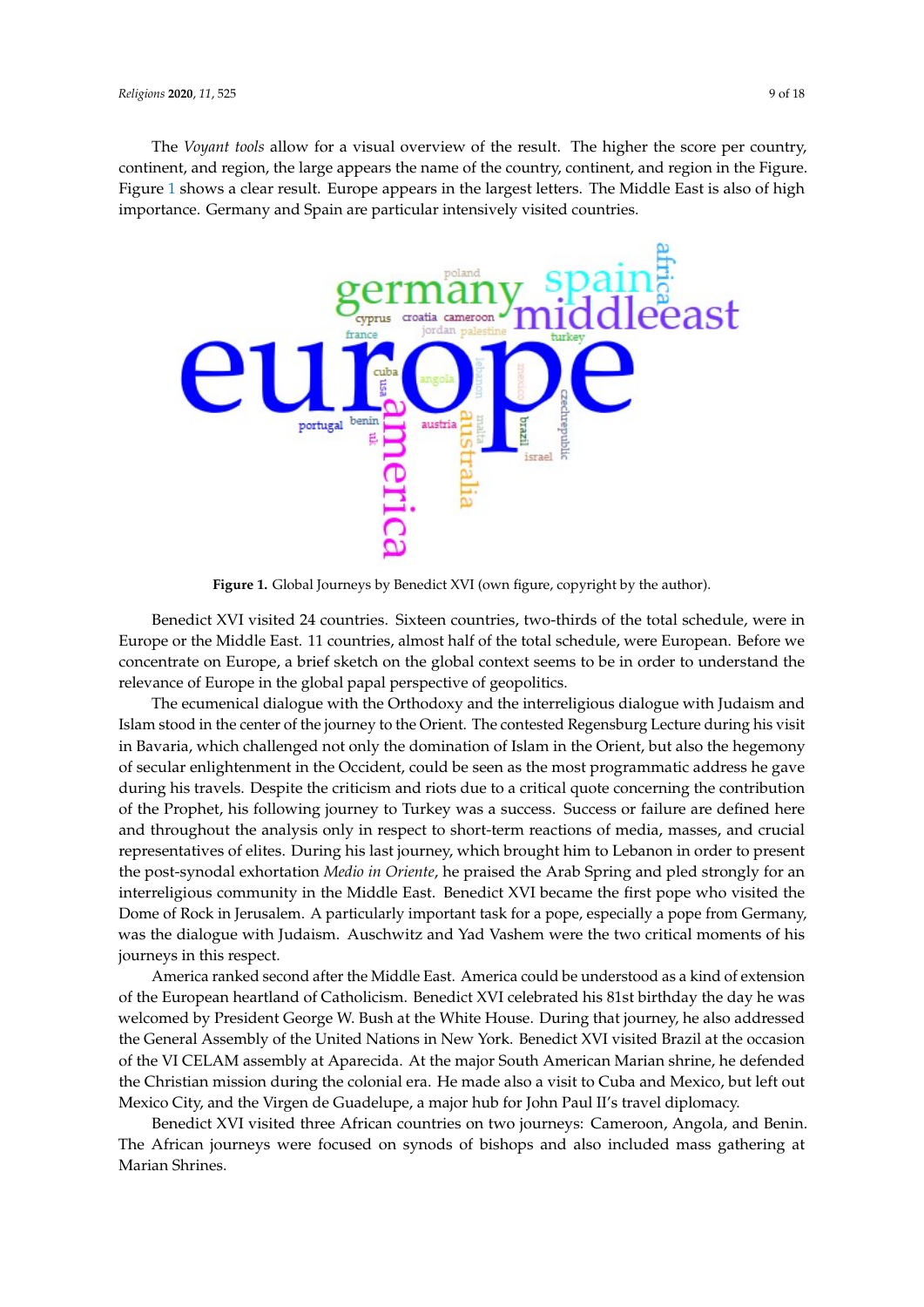One of three World Youth days during his pontificate took place in Sydney, Australia. Despite the long journey, Benedict XVI did not take the opportunity for a stop-over in an East or South Asian Country. Diplomatically, East Asia ranked high due to his efforts to come to terms with China and Vietnam. They were successful in the case of Vietnam, but Benedict XVI seemed to have refused to accept the deal the then undersecretary Parolin negotiated with Beijing, arguably the starting point for the secret agreement Parolin made with Beijing during Francis pontificate [\(Friedrichs](#page-16-18) [2020\)](#page-16-18).

This remark on the Asian policy of Benedict XVI shows that the geopolitical map of papal travelling does not show the whole story of a political pontificate. However, the papal travel schedule highlights that  $\frac{1}{2}$ that Benedict XVI was determined to present a focused, coherent, and ambitious program to the declining heartland of Catholic identity under threat by political Islam in the Orient and by liberal secularism in the Occident. A closer look on the European visits shows this objective.

In the second quantitative analysis, the names of the European countries are counted as before, while the names of continent are replaced by regional terms: Central, South, West appear, North, and East not. Again, the results, as visualized by *Voyant tools* in Figure [2,](#page-9-0) are clear. The two most visited countries Spain and Germany support the importance of South and Central Europe. The other visited countries support this trend. North and East are missing completely. The West appears in rather small letters.

<span id="page-9-0"></span>

**Figure 2.** European Journeys by Benedict XVI (own figure, copyright by the author). **Figure 2.** European Journeys by Benedict XVI (own figure, copyright by the author).

The pope, who choose the name of Benedict of Nursia, Paul VI's Patron Saint of Europe, visited 11 European countries. Almost half of the 24 countries that were visited by the pope were European. 11 European countries. Almost half of the 24 countries that were visited by the pope were European. Spain and Germany were visited three times, including two World Youth Days, and one World Family Spain and Germany were visited three times, including two World Youth Days of the World Youth Days, and one world of Meeting. Thus, it is safe to say that, quantitatively, the Occident is for Benedict XVI the major part of<br>the Unitles de Thus, it issues say that, quantitatively, the Occident is for Benedict XVI the major part of so part of the Heartland. The Heartland be changed a little bit if Cyprus and Malta Bit is changed a little bit i<br>In the counted of the little were not counted by the Cyprus and Malta Wild in First This change is continued to but as part of a further category towards the South East and the Middle East. This already anticipates<br>the second results already waves to the montified a this accessory. The pope, who choose the name of Benedict of Nursia, Paul VI's Patron Saint of Europe, visited the Heartland. The picture could be changed a little bit if Cyprus and Malta were not counted as South, the sea-changing development of the pontificate of his successor.

The choice of locating two (out of three in his pontificate) World Youth Days (Cologne was already The choice of locating two (out of three in his pontificate) World Youth Days (Cologne was planned by John Paul II, but Madrid was Benedict XVI's decision, and one World Family Meeting planned by John Paul II, but Madrid was Benedict XVI's decision, and one World Family Meeting<br>in Europe (again in Spain, in Valencia) indicates additionally that the declining Christian Occident Meeting in Europe (again in Spain, in Valencia) indicates additionally that the declining Christian was the major concern of Benedict XVI's pontificate. He managed to give three major addresses to was the major concern of Benedict XVI's pontificate. The managed to give three major detailed be to the public and political elites of the Western powers: Bundestag (Berlin), Westminster Hall (London), and Collège des Bernardins (Paris). The public and political culture being informed by the Christian and Collège des Bernardins (Paris). The public and political culture being informed by the Christian and Conege des Bernardins (Paris). The public and political culture being informed by the Christian<br>heritage, bringing faith and reason together in the public sphere of arguing, was the common theme by the Christian heritage, bringing faith and reason together in the public sphere of arguing, was the of these speeches. Despite ongoing trends of secularization and differentiation in those countries, of these speeches. Despite ongoing trends of secularization and differentiation in those countries, his capacity as a public intellectual enabled that—in Berlin and the Bundestag contested—success those copies of a public intellectual entired that—in Berlin and the Bundestag contested success of envisaging a postsecular society. Refusing to address the European Parliament in 2008, during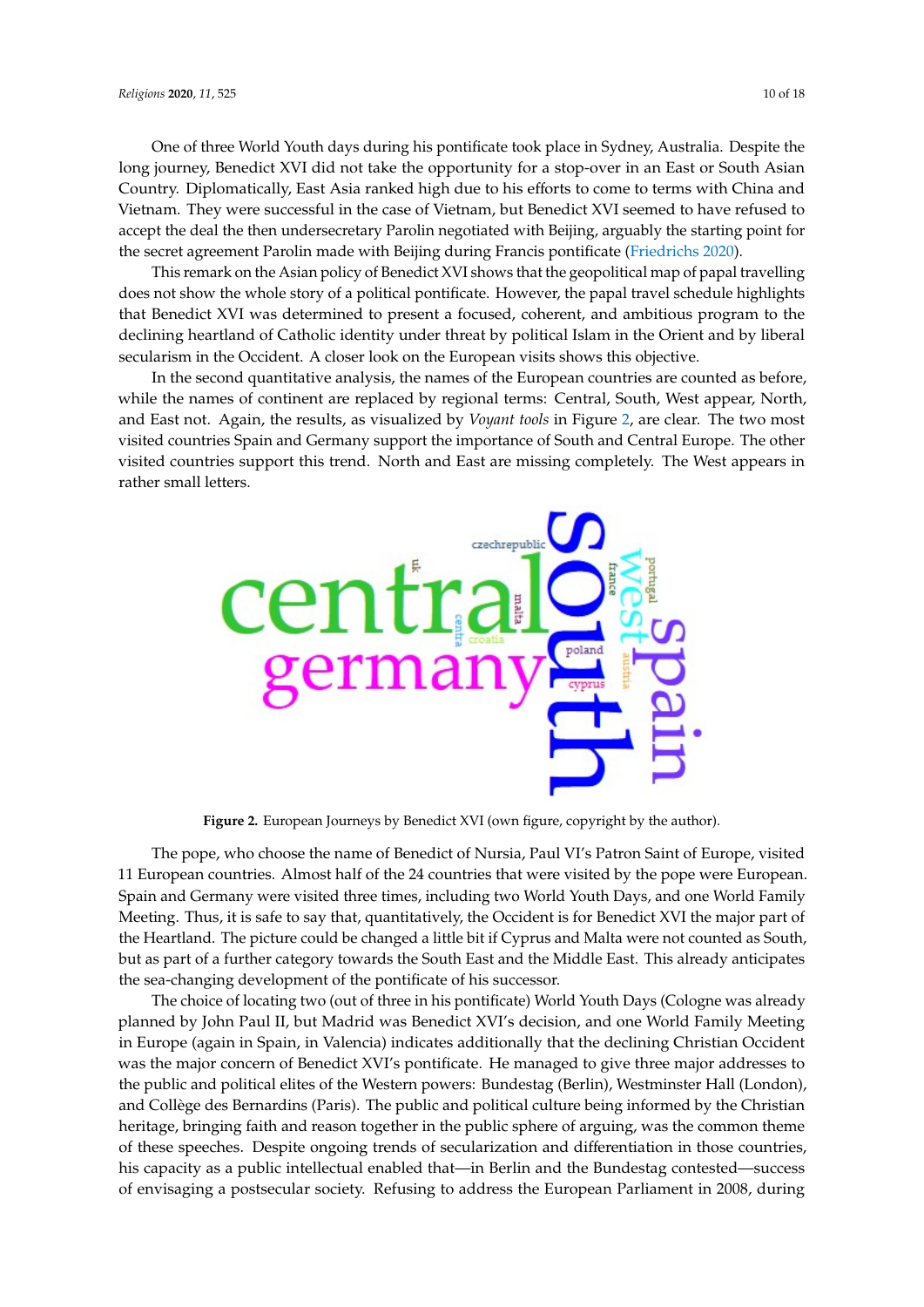President Pöttering's—a German Catholic Christian Democrat—Intercultural Year, underlined his agenda of containing secularism: For instance, the members of the European Parliament had, at the beginning of that election period, rejected the Catholic Rocco Buttiglione as commissioner because of his Catholic stance on homosexuality. The Catholic identity was supported by diverse Marian pilgrimages, including two anniversaries (850 years Mariazell, 150 years Lourdes), but also the major sites of Fatima, Czestochowa, Altötting, and regional sites, like Etzelsbach in Eichsfeld. Of importance for the Catholic European identity was also the visit to Santiago de Compostela.

While interreligious dialogue was an aspect, ecumenical encounters with Churches of the Reformation ranked high during his visits in the United Kingdom and Germany. While Benedict XVI was determined to make strong gestures, he was not willing to compromise essentials. The Queen had to see him in Edinburgh, where she is not Head of the Church, but only Head of the State. However, the journey to England, including the beatification of John Henry Newman as a bridge to Anglican Catholicism, was a success. German Lutherans were not completely satisfied after their meeting with the pope in Erfurt.

In sum, Benedict's journey reflected his overall approach that he already pursued during his term as the head of the Congregation for the Doctrine of the Faith and in numerous encounters and publications. He was determined to explain that faith and reason can come together and that the European Christian heritage is worth to be maintained and cultivated. His audience was the post-Christian and post-secular public of Enlightened Europe, in mass gatherings, and in Parliaments. The lost heartlands in South, Central, and Western Europe and its previously Catholic population were the main audience for his attempt to the new evangelization of Europe. For the time being, the effort was in vain, if a re-conversion to Catholicism was the motivation.

## *3.2. Pope Francis: Interreligious Periphery*

Evaluating Benedict XVI's approach from the perspective of his successor's travel program indicates that the Orient responded more positively than the Occident to the papal initiatives. Francis successfully continued to concentrate his efforts on the Muslim world of the Middle East. He appears to have almost given up South, Central, and Western Europe. As a summary, one could state: when the center collapses, the periphery becomes central. Or as Francis put it himself in an interview with *La Cárcova News, quoted here in an English translation:*

"Normally we move in areas that we control to some extent; this is the center. But as we go away from the center, we discover new things. And when we look at the center from these new things we discover, from our new viewpoint, from this "periphery", we see that reality is very different. It is one thing to see reality from the center, and another thing entirely to see it from the last place you arrive at. For example, Europe, seen from the perspective of Madrid in the 16th century was one thing, but when Magellan arrived in South America and looked at Europe, from there he understood something completely different." [\(Plowden](#page-16-23) [2015\)](#page-16-23).

A first analysis of the global travel data demonstrates that Europe is still a priority, however it is fading away. The Middle East is stable. America is on the rise, and Africa is stable in absolute numbers, but in relative decline. Asia now significantly appears in the data. No country has been visited twice, except Cuba. Again, the *Voyant tools* allow for a visualization of the overview in Figure [3:](#page-11-0)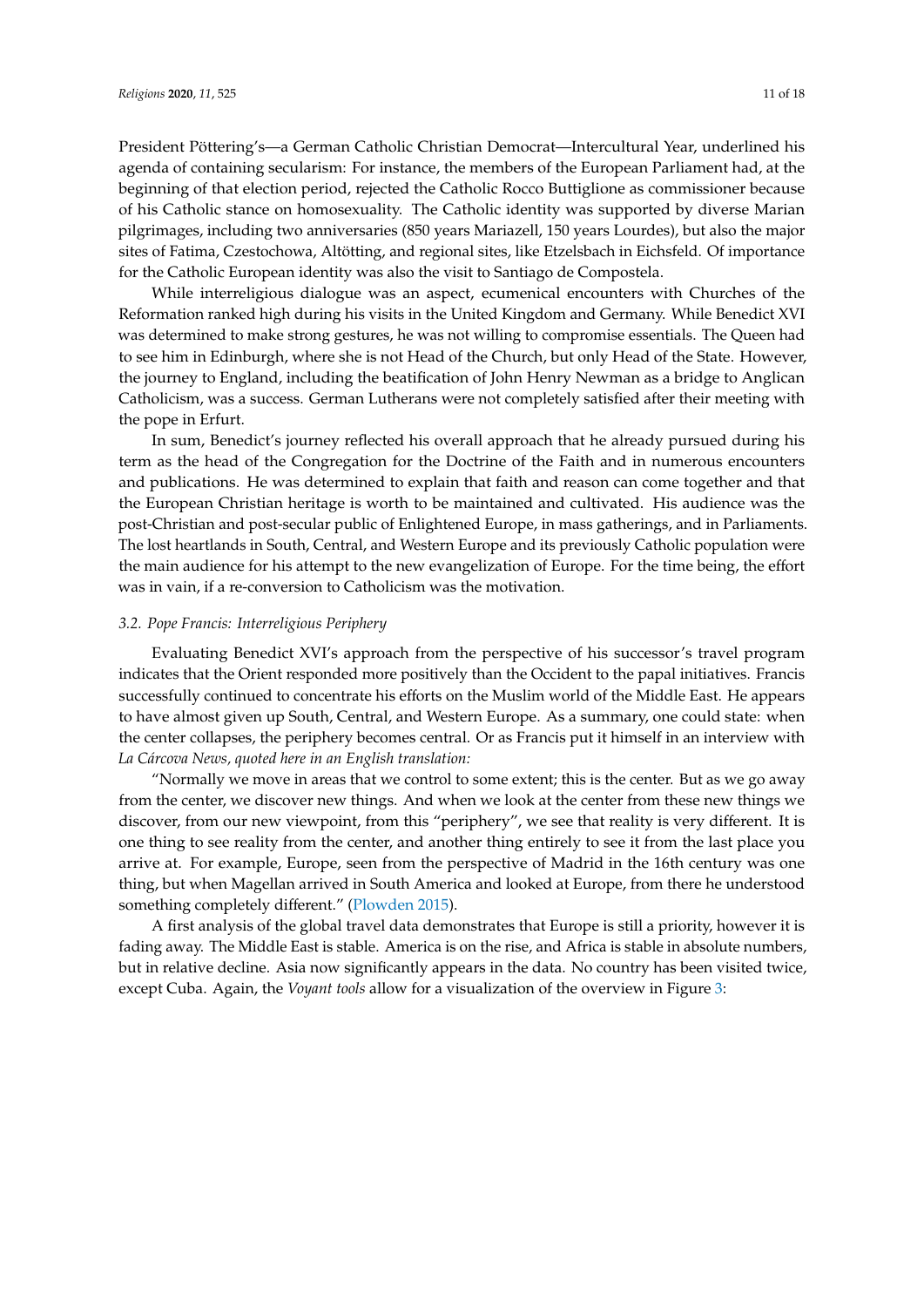<span id="page-11-0"></span>

**Figure 3.** Global Journeys by Francis (until the corona crisis 2020) (own figure, copyright by the author).

The global travel data show for Europe and the Middle East twenty-two countries. Thus, the heartland is still in focus. However, Francis visited 45 countries all together. The heartland of Europe and the Middle East attracted now less than a half of the country visits. During the previous pontificate, we had seen a share of almost a half of Europe alone and two-thirds for the heartlands together. America caught up and has now ten visited countries. East and South East Asia has now seven visited countries, while Benedict XVI had not toured the region at all. Francis visited six Sub-Saharan African countries.

In sum, Europe lost significantly. Only if America is added, the previous two-thirds threshold of the heartlands of the Middle East and Europe is reached. Asia overtook Africa, which is, together with Europe, the loser on the travel scheme. Francis periphery strategy is strong on Asia, but it clearly lacks an African interest or focus. Given the rise of the Catholic flock, the poverty, the conflicts, including the clashes with the competing Islam, the ecological situation, and the image of the most backward and lost continent of the Global South, this lack of interest is astonishing.

A closer look at the global data reveals insights that are also relevant for the European analysis: The importance of the Middle East was not abandoned but adjusted from a focus on a critical public discourse of dialogue to a more diplomatic elite-focused strategy. Francis visited the Holy Land early-on. However, the main focus was an agreement with the Muslim world. He managed to reestablish the dialogue with the Al-Azhar University in Cairo and Grand Imam al-Tayyeb and visited first Egypt before he went to Abu Dhabi in order to sign together with the Grand Iman the Document on Human Fraternity but also to celebrate the first papal mass of the Arab Peninsula mainly with the Christian migrant workers. Migrant workers constitute the majority of the population at the Gulf. He visited also Morocco where he signed a Declaration on Jerusalem as a place for all religions. Here, Francis successfully adapted the strategy of his two predecessors, but no major shift occurred [\(Barbato](#page-15-23) [2020a,](#page-15-23) [2020c,](#page-15-16) [2020d\)](#page-15-17). However, migration ranked now very high as an issue.

The Argentinian pope has not been to Argentina so far. Latin America became more important but not the dominant destination. He visited 10 Latin American countries and the USA. The periphery strategy is here particularly dominant with the Amazonas metaphor for the periphery that becomes a new heartland or, better, the lung of the world. However, it is not only an issue of ecology, but also one of encounter with indigenous and marginalized people. Two out of three World Youth Days were in South America while only one was in Europe. The next one is scheduled for Lisbon, which has to be seen as a bridge to Latin America, postponed to 2023. Cuba was so far the only country that has been visited twice, both times as an important diplomatic stop-over, making the point that the Holy See helped to reestablish diplomatic relations between the USA and Cuba and in order to meet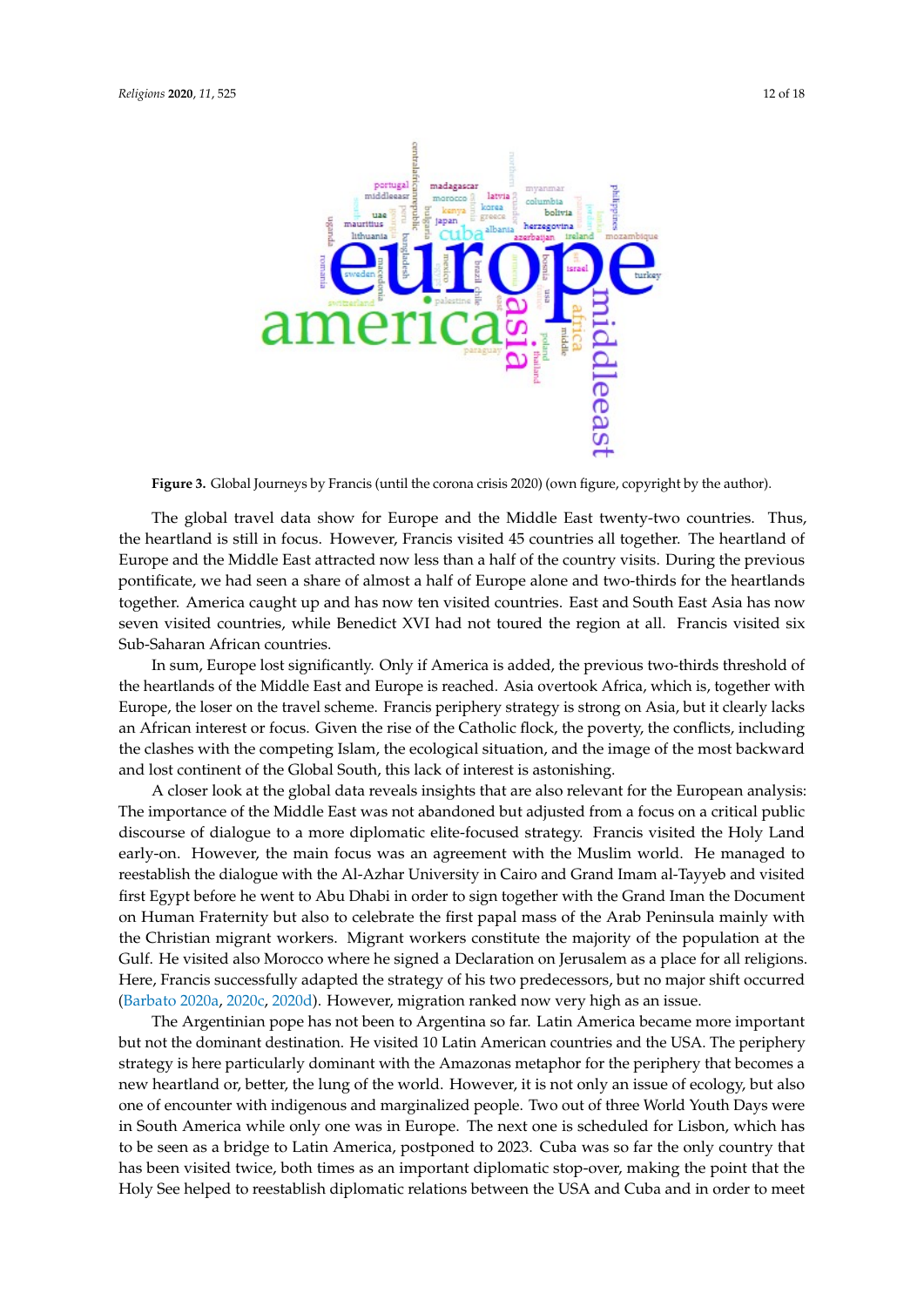the Russian Patriarch Kirill, who was not willing to invite the pope to Russia. Cuba became a papal hub to make world politics. The address to the Joint Session of Congress in Washington was a major event. The issue of migration was not only in Europe, but also in America prominent, particularly during the visit in Mexico and the United States. Marian Shrines continued to be part of the identity construction. A new symbolic gesture in this respect is the regular visit in Santa Maria Maggiore, the major Marian sanctuary in Rome, before every departure and after arrival.

South East and East Asia appeared with seven countries prominently on Francis' schedule. The pope was in South Korea, Sri Lanka, the Philippines, Myanmar, Bangladesh, Thailand, and Japan. Only in Philippines were huge Catholic masses part of the picture. There, however, on the most massive scale: 6–7 million people attended the largest papal service so far in Manila. In the other countries, Catholics are a small minority. Interfaith and peace were the most prominent issues. South Korea and Sri Lanka were important destinations to stress the papal engagement for peace, Hiroshima and Nagasaki produced the most powerful pictures. The Rohingya issue in Myanmar was the most difficult problem to handle diplomatically.

Africa was the last, and if only, Sub-Saharan Africa (excluding Egypt and Morocco as part of the Greater Middle East) is counted, least visited continent, with only six countries. The first three countries were Kenya, Uganda, and Central African Republic in November 2015, more than two years after the beginning of his pontificate. In the Central African Republic, Francis was able to have a positive impact on the Muslim–Christian tensions and made the powerful periphery gesture to open the Holy Door of the Cathedral of Brazzaville to mark the beginning of the Extraordinary Holy Year of Mercy. In 2019, he made a second trip to Madagascar, Mauritius, and Mozambique. While the first trip can be seen as a visit to the heart of Africa, the second clearly touched the periphery. Surprisingly, Australia and Oceania have not been reached so far.

The corona crisis interrupted the papal travel program. No international trips are announced for 2020 and, most likely, 2021 might also be a year without international travelling, as the Italian newspaper *La Repubblica* speculated [\(Rodari](#page-16-24) [2020\)](#page-16-24). The lack of travelling will, if the thesis of public power through pilgrimage put forward here is correct, significantly reduce the impact of the pontificate on public and politics.

Again, a second analysis focusses on the European travel data alone. A closer look at Europe shows the sea-change of the geopolitical focus of the two pontificates. *Voyant tools* make the results visible in Figure [4.](#page-13-0) No country is visited twice. All European regions appear. However, new regions had to be included to highlight the shift of interest. These new regional categories in the periphery rank high. The periphery of the Balkans and the Caucasus became dominant. The South is as visible as the North and the East; each region was visited once. The Central and the West are still important, but replaced or matched by the Balkans and the Caucasus as the most important regions.

In contrast to Benedict XVI, Francis addressed the European Parliament, accepted the Aachener Karlspreis, and received the Head of States of the European Union at the occasion of the 60 years celebration of the Treaty of Rome. However, he did not use the opportunity of his visit to Strasburg for a pastoral journey to France. He avoided visits to Germany, UK, and Spain completely. He was in Poland for the World Youth Day in Krakow during the Extraordinary Year of Mercy and, thus, paid tribute to the legacy of John Paul II. He visited also Czestochowa and Auschwitz but did not tour Poland. The other European trips show all of the alternative strategy of going to the periphery.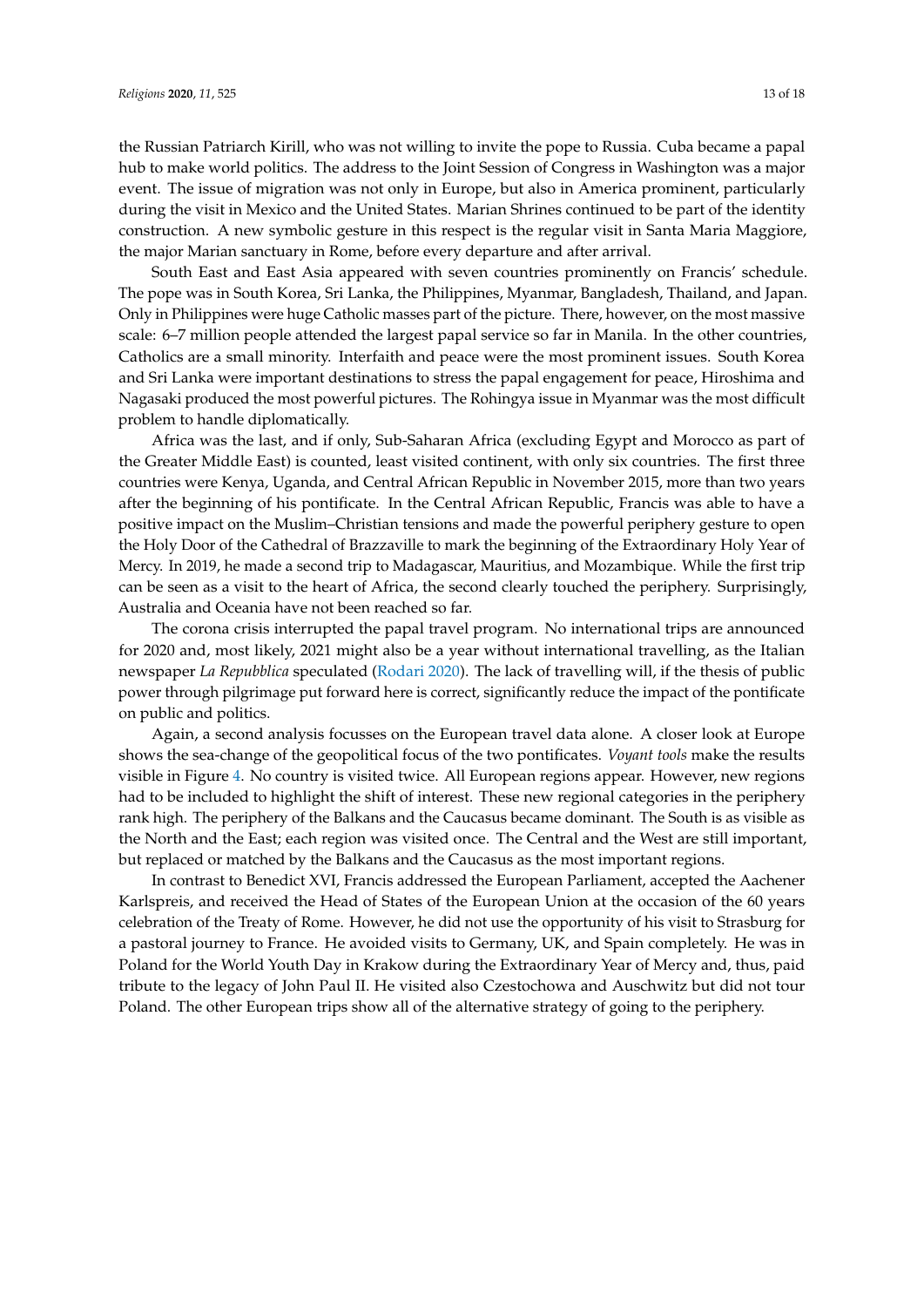<span id="page-13-0"></span>

Figure 4. European Journeys by Francis (until the corona crisis 2020) (own figure, copyright by author). the author).

His first European journey as pope brought Francis to Albania, the second to the Parliamentary center of Strasbourg. The engagement of the center from the perspective of the periphery could have not been better scheduled. In the following journeys, he touched the Western shore of Europe in Portugal (100th anniversary of Fatima and canonization of Jacinta and Francisco Marto) and Ireland (World Family Meeting and the Marian Shrine of Knock). While both countries Ireland and Portugal were geographically on the periphery, both were heartlands of the Catholic faith. This can also be said about Lithuania, which he visited as part of the Baltic journey. However, the trip to Estonia and Latvia was rather a journey to post-Christian countries with a Protestant heritage. The ecumenical encounter was the purpose of the journeys to Lund (Sweden), where the pope visited the Lutheran World Federation at the occasion of the jubilee of the Reformation, and to Geneva (Switzerland), where he visited the World Council of Churches. The most important cluster of the European periphery strategy was applied in the Balkans. In addition to Albania, Francis visited Bosnia-Herzegovina, North Macedonia, Bulgaria, and Romania. Interfaith encounters and peace were the messages of salat about Lithuania, which he visited as part of the Baltic journey. However, the trip to Estonia and the trip to Estonia and the trip to Estonia and the trip to Estonia and the trip to Estonia and the trip to Estonia an these trips.

A similar point was made with the Caucasian journeys, first to Armenia, where he spoke about the Genocide, then to Georgia and Azerbaijan. In all of these countries, Catholics are a small, most often a tiny, minority. The encounter with Orthodox churches and Muslim communities stood at the center. The Balkans and the Caucasus cluster already marked a bridge to the Middle East and the encounter with Islam.

A very important journey was made to Lesbos, where the ecumenical encounter with the Orthodox Church of Greece was focused on orthopraxy: caring for the migrants. Lesbos became a papal destination, like the first papal trip to the Italian island Lampedusa, in order to underline the papal approach to welcoming the stranger and the migrant.

The geopolitical space of papal journeys has a clear message: Francis conceptualized Europe not as the Occident in contrast to the Orient but as an open space which can and should be reconstructed from the periphery. Given the secularizing decline of the old Christendom, one can conclude that Benedict XVI's heartland strategy is seen as a last call in vain for a Christian Europe. Instead, a pluralist and interreligious Europe based on interfaith encounters is envisaged. The major powers of Europe are not seen as powerful enough to rely on them as close or key partners. This mirrors not only the decline of European Christendom, but also the decline of Europe as a political power.

Of particular importance is the focus on migration. The papal audience is no longer primarily the post-Christian European population that Benedict addressed in order to remember them on their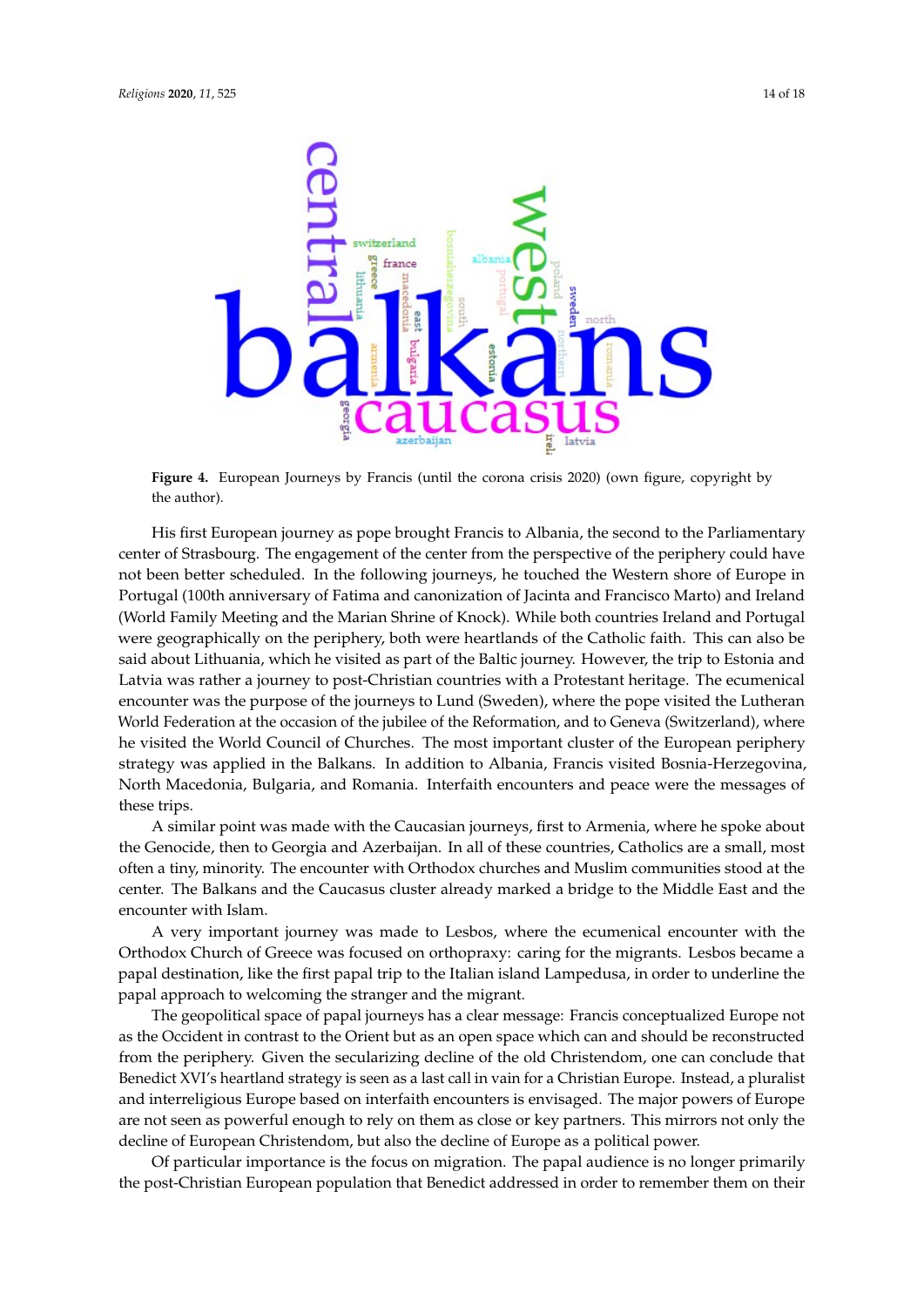Christian heritage. It is a migrant population that starts at the periphery but reaches out for the old heartland. Francis is very outspoken regarding the demographic decline in Europe. The intertwined factor of demographic decline and secularization [\(Norris and Inglehart](#page-16-25) [2011\)](#page-16-25) threatens the existence of the Catholicism in Europe. To remedy this problem, Francis believes more in the option to concentrate new evangelization attempts on the masses of migrants than on the intellectual public discourse of his predecessor. From that perspective, it becomes obvious why he is travelling to peripheric regions and why he is not interested to pay much tribute to the cultural heritage of Europe. If the culture is under pressure and a deep transformation of the population is anticipated, siding with the culture might be a less successful strategy than focusing on the Gospel alone that calls for welcoming and caring for the

#### **4. Conclusions**

stranger in need.

When the popes left Rome to travel the world, they took the risk that their mobilizing capacity will decline beyond the city gate. They had to prove that their ambitious self-understanding of being a universal pastor for *Urbi et Orbi* has a solid social basis. The risky endeavor payed out. The travelling popes could show that they are able to mobilize world-wide in order to support their public and political status but also to back their political and public issues ranging from interreligious dialogue to sustainability. They were able to mobilize Catholic masses, but they were also able to attract non-Catholic people and elites. The ability to mobilize masses and social elites is the power currency that can be converted into public and political influence by a skilled hybrid personal and a charismatic papal leader. Converting the mobilized masses into public influence is a task and not an automatic outcome. However, without the mobilizing performance, there is not social basis that can be converted into soft power. As a charismatic person alone, the soft power of the pope shrinks to the capacity of a contested public intellectual. For that reason, the geopolitics of papal travelling has a major impact on papal agendas and policies.

Europe, and in the addition the Middle East around the Holy Land, is the heartland of Catholicism. However, secularization processes continue to weaken the Catholic landscape of Europe. Thus, the geopolitics of papal travelling has a crucial but challenging task in touring Europe. Benedict XVI made Europe a key priority of his pontificate. The data of travelling show an impressive concentrated effort. Benedict XVI successfully mobilized masses and elites from the World Youth Days in Cologne and Madrid to the addresses to political and public elites in London, Paris, and Berlin. His approach as a public intellectual who engages post-Christian Europe in a debate about faith and reason had a tremendous success on the book market. However, the decline of Catholicism in Europe has not been stopped.

Francis did not concentrate on Europe, but the continent was still a priority within a geopolitical schedule that shifted Eastwards to Asia and concentrated rather on the Middle East than on the European part of the heartland. The sea-change of papal geopolitics, however, took place in Europe itself. The center of Europe has been shifted to the periphery, as the data of the travel schedule indicate. The Balkans and the Caucasus were the new hotspots of papal travelling and engagement. While Benedict XVI's approach to the reconstruction of a European landscape of Catholicism targeted at a post-Christian und post-secular European audience whose historical identity is still influenced by the Christian heritage of Europe, Francis is less interested in culture. The reason is not that he is progressive, as some of his supports believe, or, disinterested, as some of his adversaries think. What looks sometimes like a culturally footloose approach that only focuses on the Gospel of loving and caring for your neighbor is also a geopolitical strategy in a secularizing and demographically declining Europe that seeks to rebuild the Church with the interreligious masses of the migrants. The geopolitical shift has a major impact on papal politics.

**Funding:** This research was funded by the German Research Foundation/Deutsche Forschungsgemeinschaft (DFG), grant number: 426657443 and 288978882.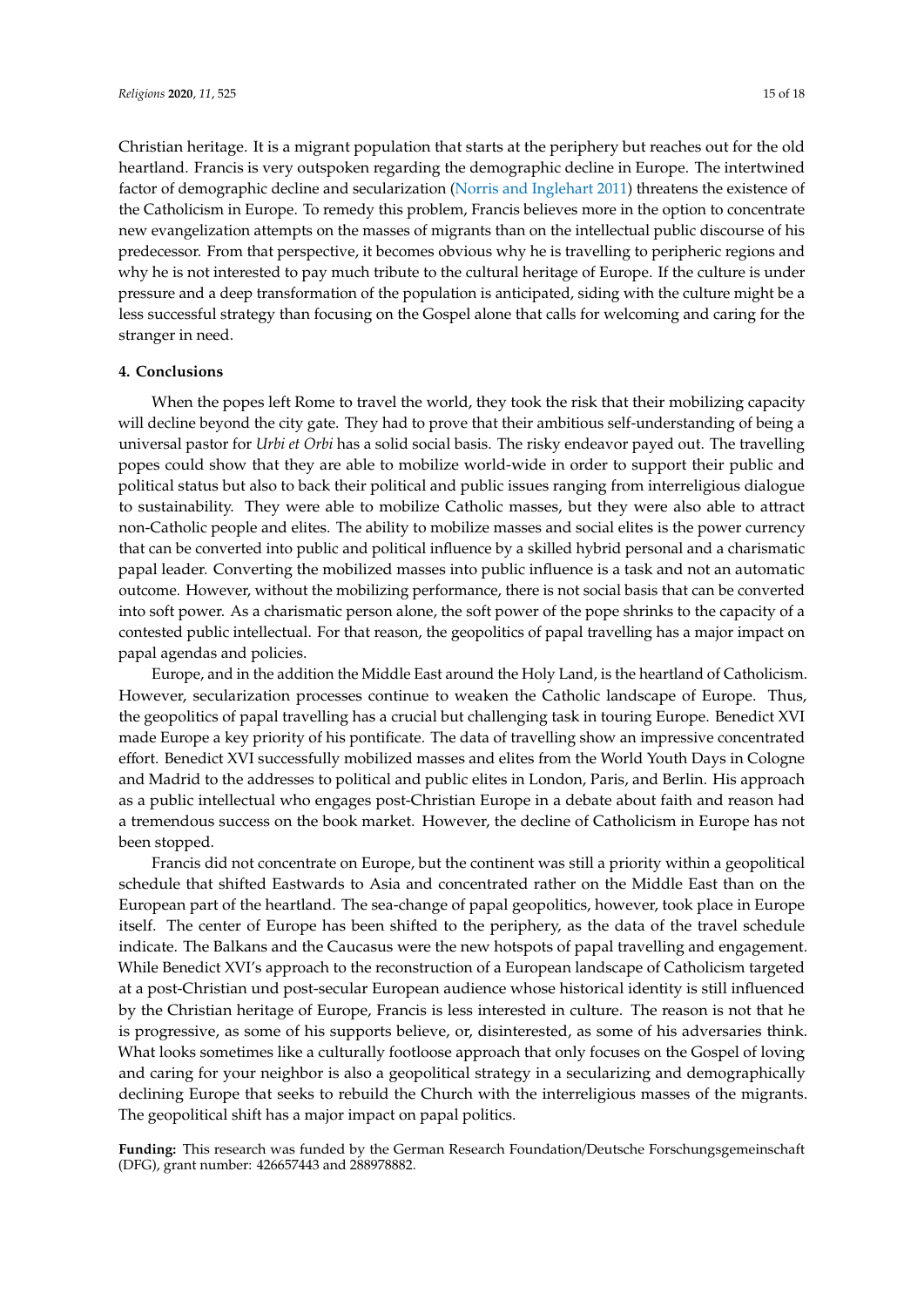**Acknowledgments:** I thank the three anonymous reviewers and the editor for their very helpful comments and my assistant Johannes Löffler for his support.

**Conflicts of Interest:** The author declares no conflict of interest.

# **References**

<span id="page-15-2"></span>Agnew, John. 2010. Deus Vult: The Geopolitics of the Catholic Church. *Geopolitics* 15: 39–61. [\[CrossRef\]](http://dx.doi.org/10.1080/14650040903420388)

- <span id="page-15-7"></span>Anderson, Benedict R. O'G. 2016. *Imagined Communities: Reflections on the Origin and Spread of Nationalism*, Revised Edition. London and New York: Verso.
- <span id="page-15-10"></span>Barbato, Mariano. 2013. *Pilgrimage, Politics, and International Relations: Religious Semantics for World Politics*. New York: Palgrave Macmillan.
- <span id="page-15-12"></span>Barbato, Mariano. 2016. Legionen des Papstes: Pilgermobilisierung als Machtgrundlage des Heiligen Stuhls in der Moderne. *Zeitschrift für Politikwissenschaft* 26: 375–96. [\[CrossRef\]](http://dx.doi.org/10.1007/s41358-016-0064-x)
- <span id="page-15-23"></span>Barbato, Mariano. 2020a. Postsecular Plurality in the Middle East: Expanding the Postsecular Approach to a Power Politics of Becoming. *Religions* 11: 162. [\[CrossRef\]](http://dx.doi.org/10.3390/rel11040162)
- <span id="page-15-13"></span>Barbato, Mariano, ed. 2020b. *The Pope, the Public, and International Relations: Postsecular Transformations*. Cham: Palgrave Macmillan.
- <span id="page-15-16"></span>Barbato, Mariano. 2020c. Pilgrim Popes: How the Catholic Church Makes a Difference in World Society and the Middle East. In *Middle East Christianity. Local Practices, World Societal Entanglements*. Edited by Stephan Stetter and Mitra Moussa Nabo. London and New York: Palgrave Pivot, pp. 125–43.
- <span id="page-15-17"></span>Barbato, Mariano. 2020d. The Holy See's Vision of an Abrahamic Middle East: Islam, Israel, and Oriental Churches. In *The Pope, the Public, and International Relations: Postsecular Transformations*. Edited by Mariano Barbato. Cham: Springer International Publishing, pp. 81–96.
- <span id="page-15-18"></span>Benedict XV. 1919. Maximum Illud (30 November 1919). Available online: http://[w2.vatican.va](http://w2.vatican.va/content/benedict-xv/en/apost_letters/documents/hf_ben-xv_apl_19191130_maximum-illud.html)/content/benedict-xv/ en/apost\_letters/documents/[hf\\_ben-xv\\_apl\\_19191130\\_maximum-illud.html](http://w2.vatican.va/content/benedict-xv/en/apost_letters/documents/hf_ben-xv_apl_19191130_maximum-illud.html) (accessed on 2 September 2020).
- <span id="page-15-22"></span>Benedict XVI. 2016. *Letzte Gespräche. Mit Peter Seewald*. München: Droemer.
- <span id="page-15-8"></span>Bianchi, Robert. 2008. *Guests of God: Pilgrimage and Politics in the Islamic World*. New York: Oxford University Press.
- <span id="page-15-15"></span>Bösch, Frank. 2020. The 'Media Pope' as a Challenger of Socialism: Pope John Paul II's First Trip to Poland. In *The Pope, the Public, and International Relations Postsecular Transformations*. Edited by Mariano Barbato. Cham: Palgrave Macmillan, pp. 45–61.
- <span id="page-15-20"></span>Brown, Peter. 2013. *The Rise of Western Christendom: Triumph and Diversity, A.D. 200–1000*. Chichester and Malden: Wiley-Blackwell.
- <span id="page-15-5"></span>Byrnes, Timothy A. 2017. Sovereignty, Supranationalism, and Soft Power: The Holy See in International Relations. *The Review of Faith & International A*ff*airs* 15: 6–20.
- <span id="page-15-21"></span>Carroll, Warren Hasty, and Anne Carroll. 2013. *The Crisis of Christendom*. Front Royal: Christendom Press.
- <span id="page-15-9"></span>Castells, Manuel. 2010. *The Power of Identity*. Malden: Wiley-Blackwell.
- <span id="page-15-0"></span>Catholic, Church, ed. 2015. *Compendium on the New Evangelization: Texts of the Pontifical and Conciliar Magisterium, 1939–2012*. Washington, DC: United States Conference of Catholic Bishops.
- <span id="page-15-11"></span>Coleman, Simon, and John Eade, eds. 2018. *Pilgrimage and Political Economy: Translating the Sacred*. New York: Berghahn Books.
- <span id="page-15-1"></span>Corkery, James, and Thomas Worcester, eds. 2010. *The Papacy since 1500: From Italian Prince to Universal Pastor*. Cambridge and New York: Cambridge University Press.
- <span id="page-15-14"></span>Crespo, Ricardo A., and Christina C. Gregory. 2020. The Doctrine of Mercy: Moral Authority, Soft Power, and the Foreign Policy of Pope Francis. *International Politics* 57: 115–30. [\[CrossRef\]](http://dx.doi.org/10.1057/s41311-019-00187-7)
- <span id="page-15-6"></span>De Franco, Chiara. 2020. Papal Diplomacy and the Rise of @pontifex. In *The Pope, the Public, and International Relations. Postsecular Transformations*. Cham: Palgrave Macmillan, pp. 25–43.
- <span id="page-15-3"></span>Dubois, Stéphane. 2007. Vatican Geopolitics under Pope Benedict XVI: Between Continuity and Change. *Revue Internationale et Stratégique* 67: 17–30. [\[CrossRef\]](http://dx.doi.org/10.3917/ris.067.0017)
- <span id="page-15-4"></span>Fassin, Éric. 2007. The Geopolitics of Vatican Theology. *Public Culture* 19: 233–37. [\[CrossRef\]](http://dx.doi.org/10.1215/08992363-2006-033)
- <span id="page-15-19"></span>Francis. 2013. Evangelii Gaudium: Apostolic Exhortation on the Proclamation of the Gospel in Today's World. Available online: http://www.vatican.va/content/francesco/en/[apost\\_exhortations](http://www.vatican.va/content/francesco/en/apost_exhortations/documents/papa-francesco_esortazione-ap_20131124_evangelii-gaudium.html)/documents/papa[francesco\\_esortazione-ap\\_20131124\\_evangelii-gaudium.html](http://www.vatican.va/content/francesco/en/apost_exhortations/documents/papa-francesco_esortazione-ap_20131124_evangelii-gaudium.html) (accessed on 8 September 2020).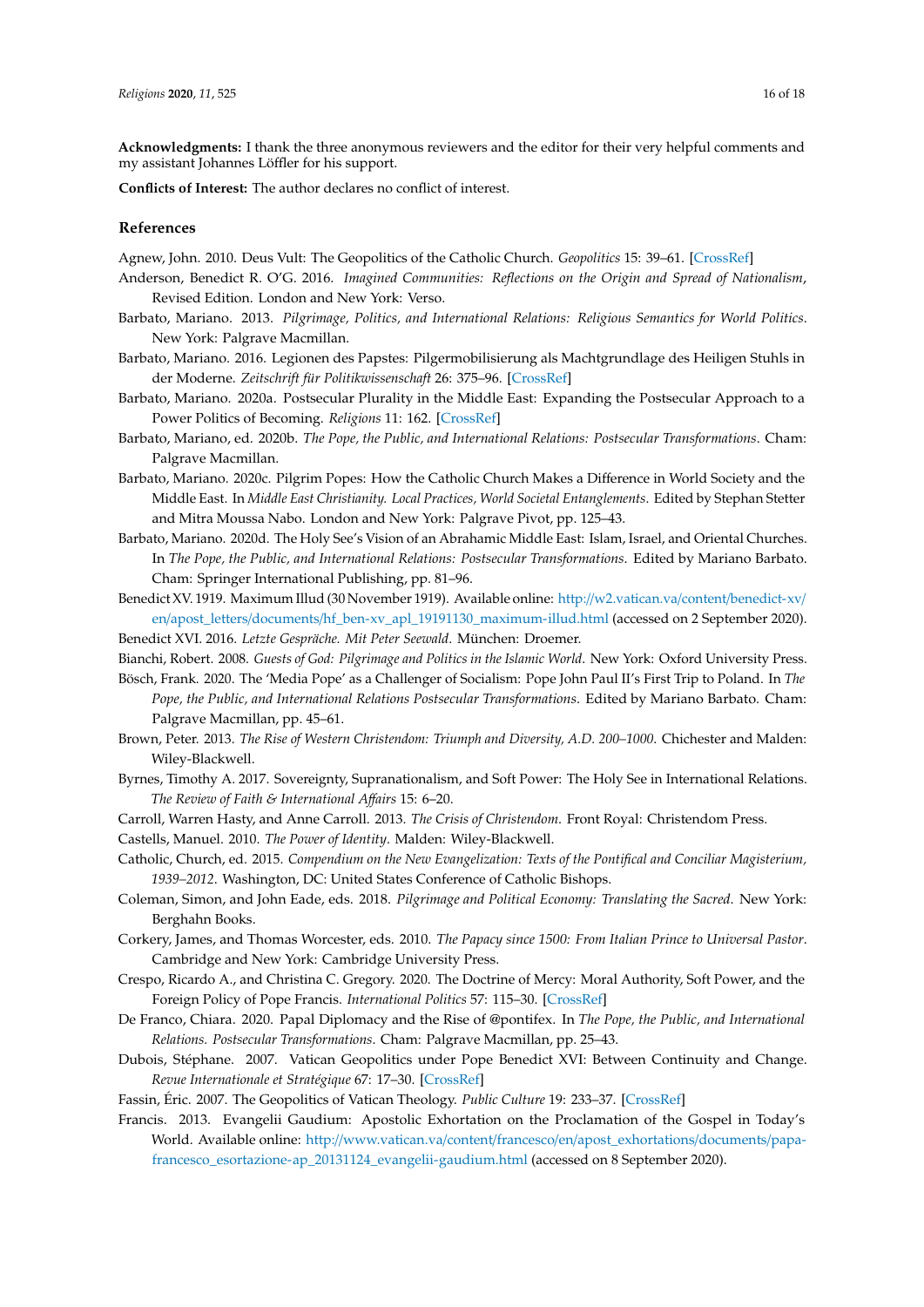- <span id="page-16-11"></span>Francis. 2020. 'Querida Amazonia': Post-Synodal Exhortation to the People of God and to All Persons of Good Will. Available online: http://www.vatican.va/content/francesco/en/[apost\\_exhortations](http://www.vatican.va/content/francesco/en/apost_exhortations/documents/papa-francesco_esortazione-ap_20200202_querida-amazonia.html)/documents/papa[francesco\\_esortazione-ap\\_20200202\\_querida-amazonia.html](http://www.vatican.va/content/francesco/en/apost_exhortations/documents/papa-francesco_esortazione-ap_20200202_querida-amazonia.html) (accessed on 8 September 2020).
- <span id="page-16-18"></span>Friedrichs, Jörg. 2020. Papal Presence in East and South East Asia: China, India and Beyond. In *The Pope, the Public, and International Relations: Postsecular Transformations*. Edited by Mariano Barbato. Cham: Palgrave Macmillan, pp. 97–118.
- <span id="page-16-22"></span>Greengrass, Mark. 2015. *Christendom Destroyed: Europe 1517–1648*. London: Penguin Books.
- <span id="page-16-2"></span>Guzzini, Stefano, ed. 2012. *The Return of Geopolitics in Europe? Social Mechanisms and Foreign Policy*. Cambridge: Cambridge University Press.
- <span id="page-16-14"></span>Habermas, Jürgen, Benedict XVI, and Florian Schuller. 2006. *The Dialectics of Secularization: On Reason and Religion*. San Francisco: Ignatius Press.
- <span id="page-16-21"></span><span id="page-16-7"></span>Hall, Rodney Bruce. 1997. Moral Authority as a Power Resource. *International Organization* 51: 591–622. [\[CrossRef\]](http://dx.doi.org/10.1162/002081897550465)
- Hayden, Craig. 2012. *The Rhetoric of Soft Power: Public Diplomacy in Global Contexts*. Lanham: Lexington Books.
- <span id="page-16-3"></span>Kratochvíl, Petr, and Jana Hovorková. 2017. Papal Geopolitics: The World According to Urbi et Orbi. *The Review of Faith & International A*ff*airs* 15: 79–92.
- <span id="page-16-13"></span>Löffler, Johannes. 2018. 'Habemus Twitter!': Die Digitale Revolution des Heiligen Stuhls. In *Wege Zum Digitalen Papsttum: Der Vatikan Im Wandel Medialer Ö*ff*entlichkeit*. Edited by Mariano Barbato, Melanie Barbato and Johannes Löffler. Frankfurt and New York: Campus Verlag, pp. 199–226.
- <span id="page-16-4"></span>Luciani, Rafael. 2020. Francis and the Pastoral Geopolitics of Peoples and Their Cultures: A Structural Option for the Poor. *Theological Studies* 81: 181–202. [\[CrossRef\]](http://dx.doi.org/10.1177/0040563920906135)
- <span id="page-16-5"></span>Lynch, Andrew P. 2019. A Global Papacy: The International Travels of Pope Francis and Geopolitics. In *Research in the Social Scientific Study of Religion*. Edited by Ralph W. Hood and Sariya Cheruvallil-Contractor. Leiden: BRILL, vol. 30, pp. 258–373.
- <span id="page-16-15"></span>MacCulloch, Diarmaid. 2010. *A History of Christianity: The First Three Thousand Years*. London: Penguin Books.
- <span id="page-16-9"></span>Matlary, Janne Haaland. 2001. The Just Peace: The Public and Classical Diplomacy of the Holy See. *Cambridge Review of International A*ff*airs* 14: 80–94. [\[CrossRef\]](http://dx.doi.org/10.1080/09557570108400358)
- <span id="page-16-20"></span>Mearsheimer, John J. 2014. *The Tragedy of Great Power Politics*. New York: W.W. Norton & Company.
- <span id="page-16-25"></span>Norris, Pippa, and Ronald Inglehart. 2011. *Sacred and Secular: Religion and Politics Worldwide*, 2nd ed. Cambridge: Cambridge University Press.
- <span id="page-16-16"></span><span id="page-16-8"></span>Nye, Joseph S. 2004. *Soft Power: The Means to Success in World Politics*, 1st ed. New York: Public Affairs.
- Olsen, Daniel H., and Anna Trono, eds. 2018. *Religious Pilgrimage Routes and Trails: Sustainable Development and Management*. Wallingford, Oxfordshire and Boston: CABI.
- <span id="page-16-1"></span>Paul, John, II. 2003. Ecclesia in Europa (28 June 2003). Available online: http://[www.vatican.va](http://www.vatican.va/content/john-paul-ii/en/apost_exhortations/documents/hf_jp-ii_exh_20030628_ecclesia-in-europa.html)/content/ john-paul-ii/en/apost\_exhortations/documents/[hf\\_jp-ii\\_exh\\_20030628\\_ecclesia-in-europa.html](http://www.vatican.va/content/john-paul-ii/en/apost_exhortations/documents/hf_jp-ii_exh_20030628_ecclesia-in-europa.html) (accessed on 7 September 2020).
- <span id="page-16-0"></span>Paul VI. 1975. Evangelii Nuntiandi (8 Dezember 1975). Available online: http://[www.vatican.va](http://www.vatican.va/content/paul-vi/de/apost_exhortations/documents/hf_p-vi_exh_19751208_evangelii-nuntiandi.html)/content/paul-vi/de/ apost\_exhortations/documents/[hf\\_p-vi\\_exh\\_19751208\\_evangelii-nuntiandi.html](http://www.vatican.va/content/paul-vi/de/apost_exhortations/documents/hf_p-vi_exh_19751208_evangelii-nuntiandi.html) (accessed on 15 July 2020).
- <span id="page-16-23"></span>Plowden, Eliza. 2015. Pope Francis Thinks 'Drugs Are Being Produced in Argentina'. *The Bubble*. Available online: https://www.thebubble.com/[pope-francis-discusses-argentinas-drug-problem](https://www.thebubble.com/pope-francis-discusses-argentinas-drug-problem) (accessed on 8 September 2020).
- <span id="page-16-12"></span>Reese, Thomas J. 1996. *Inside the Vatican: The Politics and Organization of the Catholic Church*. Cambridge: Harvard University Press.
- <span id="page-16-24"></span>Rodari, Paolo. 2020. Per Il Virus Il Papa Non Viaggerà: 'Appuntamenti Rinviati al 2022' | Rep. *La Repubblica*. Available online: https://[rep.repubblica.it](https://rep.repubblica.it/pwa/generale/2020/08/31/news/per_il_virus_il_papa_non_viaggera_appuntamenti_rinviati_al_2022_-265934629/)/pwa/generale/2020/08/31/news/per\_il\_virus\_il\_ [papa\\_non\\_viaggera\\_appuntamenti\\_rinviati\\_al\\_2022\\_-265934629](https://rep.repubblica.it/pwa/generale/2020/08/31/news/per_il_virus_il_papa_non_viaggera_appuntamenti_rinviati_al_2022_-265934629/)/ (accessed on 10 September 2020).
- <span id="page-16-17"></span>Ron, Amos, and Dallen J. Timothy. 2019. *Contemporary Christian Travel: Pilgrimage, Practice and Place*. Blue Ridge Summit. Pennsylvania: Channel View Publications.
- <span id="page-16-19"></span>Ryall, David. 1998. How Many Divisions? The Modern Development of Catholic International Relations. *International Relations* 14: 21–34. [\[CrossRef\]](http://dx.doi.org/10.1177/004711789801400202)
- <span id="page-16-10"></span>Sommeregger, Andreas. 2011. *Soft Power und Religion: Der Heilige Stuhl in den Internationalen Beziehungen*. Wiesbaden: VS Verlag.
- <span id="page-16-6"></span>Spadaro, Antonio. 2018. The Diplomacy and Geopolitics of Mercy, The New World of Pope Francis. *The Society of Theology and Thought*, 23–54. [\[CrossRef\]](http://dx.doi.org/10.21731/ctat.2018.81.23)